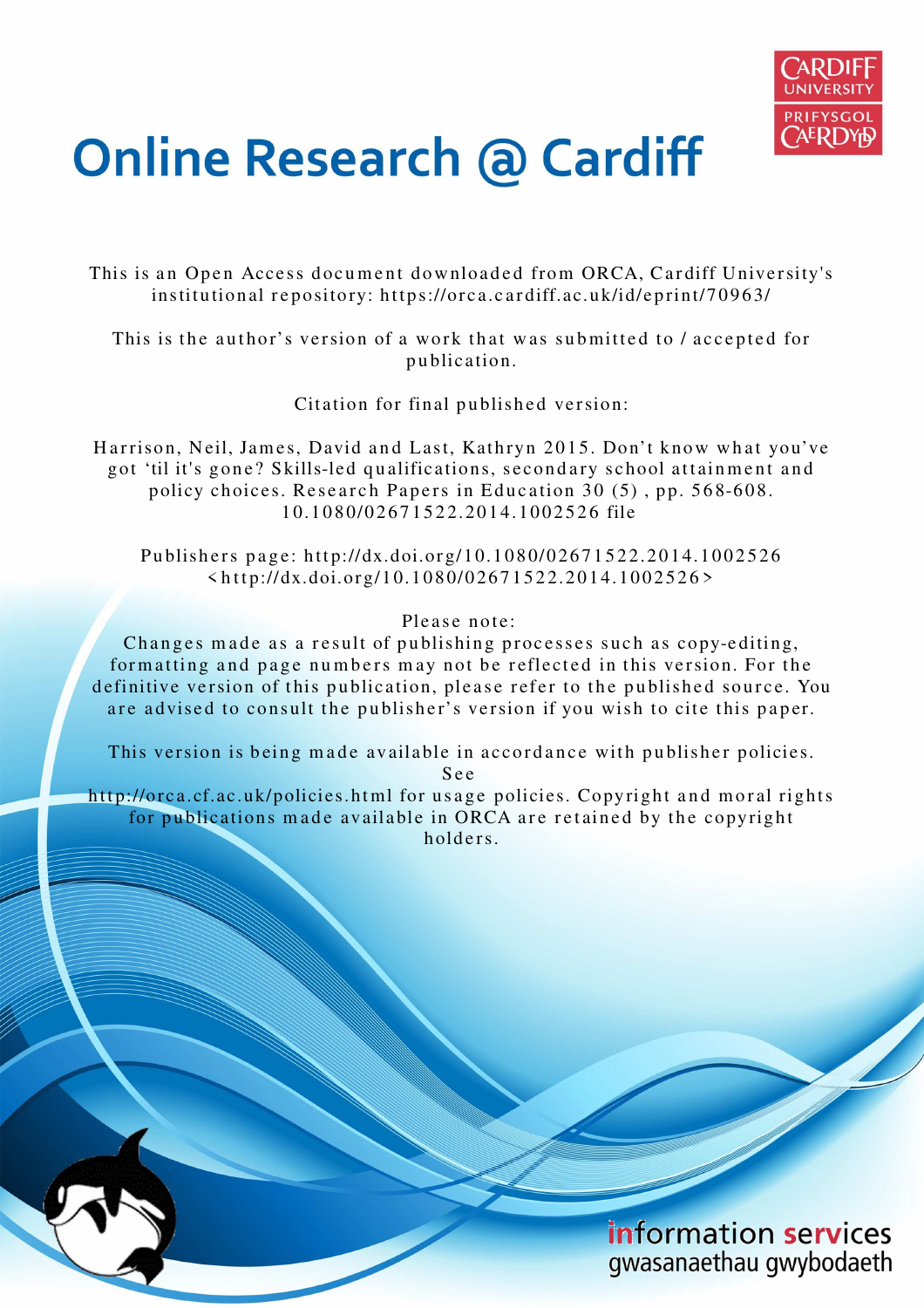# **Don't know what you've got 'til it's gone? Skills-led qualifications, secondary school attainment and policy choices**

#### **Neil Harrison**

University of the West of England, Frenchay, Bristol, BS16 1QY (neil.harrison@uwe.ac.uk / 0117 32 84190 – corresponding author)

#### **David James**

University of Cardiff, Glamorgan Building, King Edward VII Avenue, Cardiff, CF10 3WT (jamesdr2@cardiff.ac.uk / 029 2087 0930)

#### **Kathryn Last**

University of the West of England, Frenchay, Bristol, BS16 1QY (kathryn.last@uwe.ac.uk / 0117 32 84226)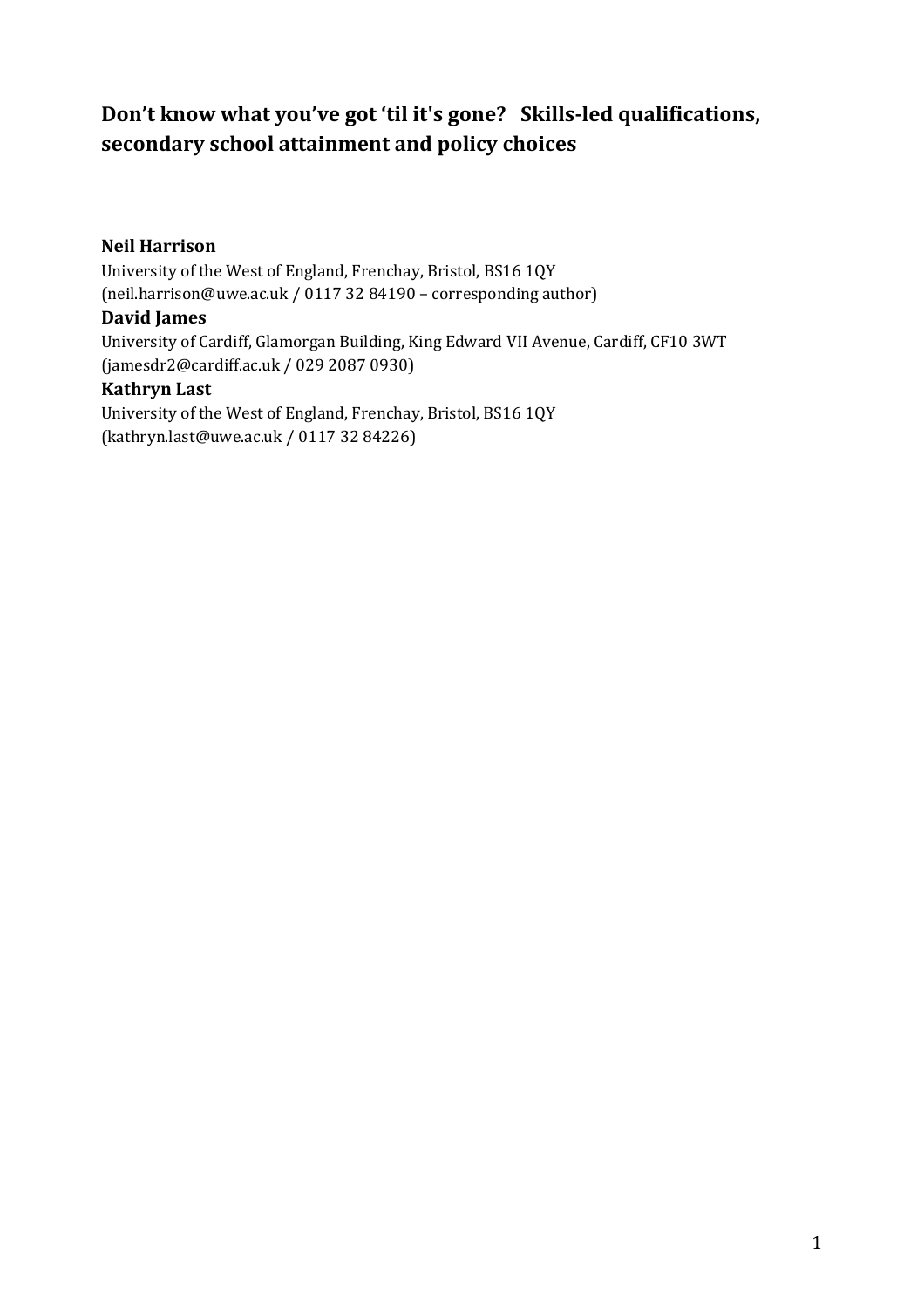# **Don't know what you've got 'til it's gone? Skills-led qualifications, secondary school attainment and policy choices**

**Abstract**: *In the name of curriculum breadth and raising standards, recent government policy in England has removed a large number of non-academic qualifications from the list of those that secondary schools can count in league tables, discouraging their use. Most of these were vocational qualifications, but they also include skills-led qualifications.* 

*This paper reports mixed methods research investigating the relationship between mainstream secondary school qualifications in England and a specific, widely used skills-led qualification: the Certificate of Personal Effectiveness (CoPE). Neither academic nor vocational, CoPE requires learners to assemble a portfolio of evidence in response to 'challenges' negotiated with the teacher. It is designed to promote a reflective learning orientation and to develop (and assess) skills that underpin learning and future employability.* 

*We use a combination of regression analysis, pseudo-experiment and qualitative case study. Our research shows that CoPE is associated with improved outcomes in General Certificates of Secondary Education (GCSEs) – the 'mainstream' academic qualifications often regarded as the benchmark for the quality of schools and much of what goes on in them. Thus, we argue that certain reforms designed to raise standards are likely to depress attainment in the very qualifications deemed as core indicators of educational standards.* 

**Keywords:** GCSEs, ASDAN, attainment, learning orientations, inequality, standards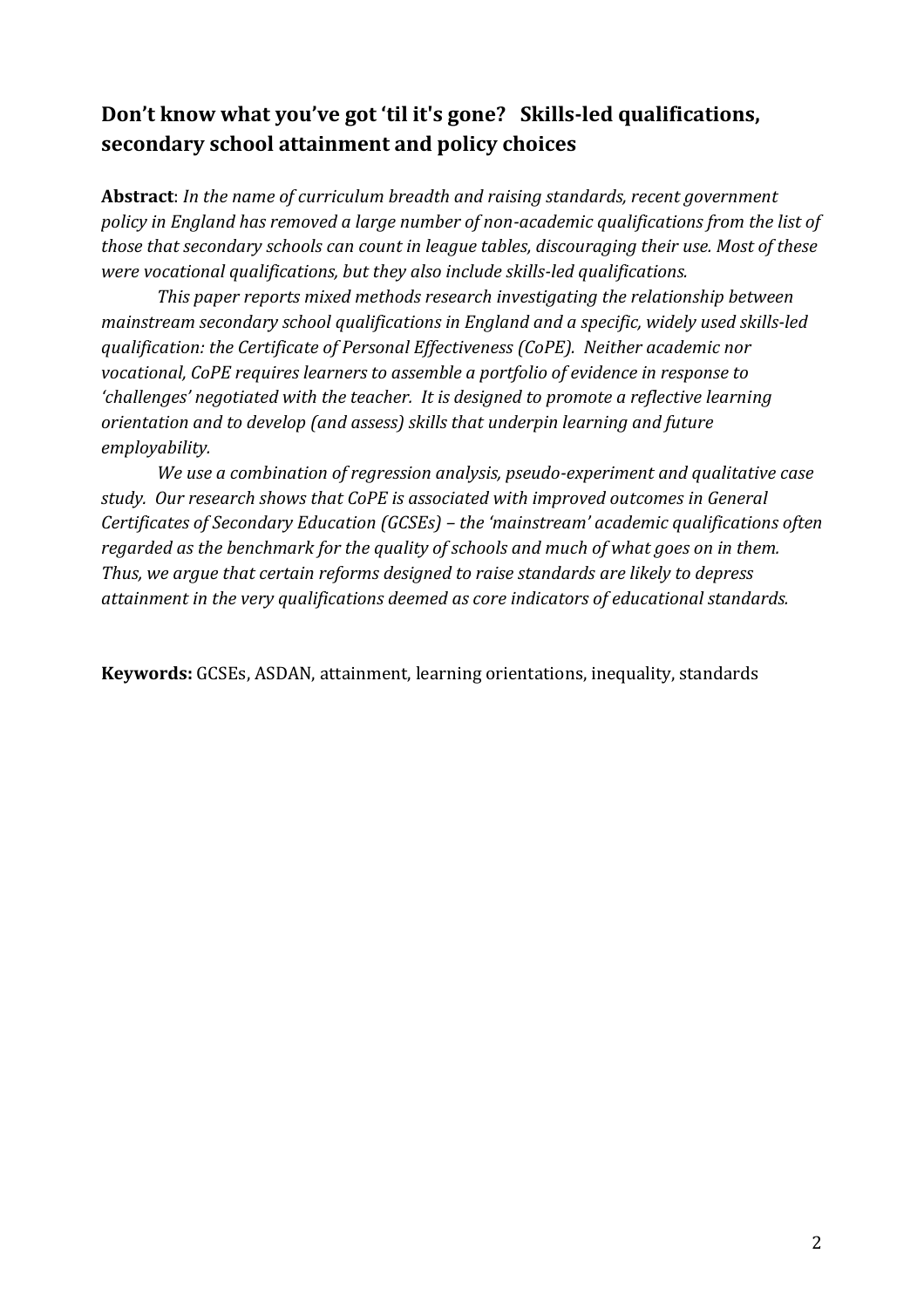## **1. Introduction**

In England, the principal qualification undertaken at the end of compulsory schooling is the General Certificate of Secondary Education (GCSE). GCSEs are subject-based and academically-focused qualifications that have historically combined continuous assessment through coursework with a terminal examination at the age of 16, forming the centrepiece of learning at Key Stage 4 (KS4). GCSEs are viewed as the mainstream pathway and a gateway both to employment and post-compulsory education or training. They are graded on an eight-point scale from A\* to G, with a ungraded fail and grades A\* to C generally being viewed as 'good passes'.

However, there has long been freedom for schools to provide other qualifications alongside GCSEs. These qualifications have tended to be vocational and focused primarily on access to employment. Among the more common are those offered by the Business and Technology Education Council (BTECs). A mapping process has allowed many of these qualifications to be counted, both for statistical and personal purposes, as corresponding to a given number of GCSEs at a given grade level, with these qualifications being dubbed as 'GCSE equivalents'. They blossomed in number and scope from the early 2000s, with many schools offering a portfolio alongside a traditional GCSE curriculum.

Included among these GCSE equivalents has been a small group of qualifications that fit neither the academic nor the vocational mould. These offer a skills-led curriculum that seeks to provide learners with a set of competencies that underpin both their current learning and future employability. One such qualification is the Certificate of Personal Effectiveness (CoPE). However, in 2011, the Government announced that the number of GCSE equivalents would be radically scaled back from 2014 onwards, with the majority (including CoPE) losing all status and others being downgraded.

This paper reports the findings of a mixed-methods study blending large-scale national secondary data with qualitative data collected from learners and staff at four typical schools offering CoPE. It explores the relationship between CoPE, learning orientations and attainment, finding evidence that the pursuit of CoPE is associated with improved GCSE results. It concludes with a discussion of the implications of this finding in the context of the recent policy changes.

## **2. What is CoPE?**

CoPE was devised, and is overseen, by ASDAN (the Award Scheme Development and Accreditation Network) – a charity with its origins in teacher collaboration on curriculum development in the 1980s (Crombie White, 1996). It is now an awarding body offering a portfolio of school-level qualifications, based largely around transferable skills and employability. To some extent, there is an ASDAN 'approach' with anchorage in educational theory that might be termed progressive and constructivist, developed at a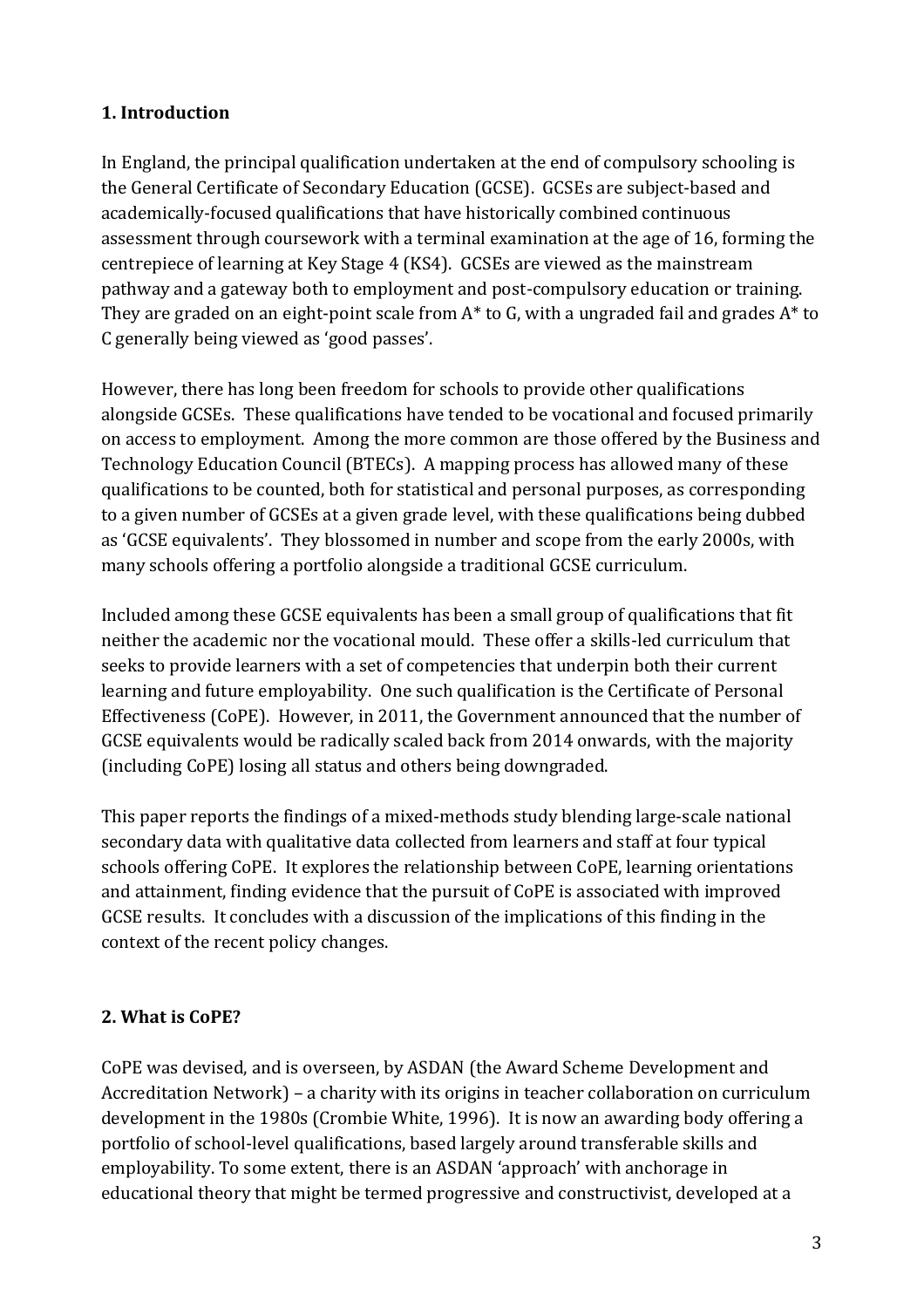time when a significant strand of the 'new sociology of education' argued that the 'best way of producing working class success was to substitute an alternative curriculum that was closer to the experience of working class children' (Whitty, 2010, p.29). Indeed, ASDAN programmes have been well-regarded for their capacity to promote learning, engagement and achievement (James & Simmons, 2007; Raphael Reed *et al*, 2007), and nationally recognised for 'exemplary contemporary practice' (Pring *et al*, 2009, p.82; Tomlinson, 2004) in their approach to educating learners in a broad sense, including wider skills and personal qualities.

CoPE was introduced in 2004 and is undertaken by around 20,000 learners each year. At KS4, it is available at Level 1 (previously equivalent to a grade E at GCSE) and Level 2 (previously equivalent to a grade B) within the National Qualifications Framework. Roughly equal numbers of learners pursue the two variants, though here we concentrate on the latter and all further references to CoPE in this paper are to the Level 2 variant.

As suggested by its name, the focus of CoPE is on providing learners with a structure and a process to develop a range of values, practices and dispositions that are intended to underpin personal success – both in and beyond school. As such, it embeds the acquisition of a collection of skills that have been variously described over the last two decades as *key*, *core, generic* or *transferable*, including communication, problem-solving, working with others, functional numeracy and undertaking research (Unwin, 2010). However, it also incorporates elements of self-reflection and softer attributes such as taking responsibility and managing one's own learning, therefore articulating closely with the 'Personal, Learning and Thinking Skills' as laid out in the 2007 iteration of the National Curriculum. These were considered to be a vital underpinning to support learners to 'become successful learners, confident individuals and responsible citizens' and 'essential to success in learning, life and work' (Qualifications and Curriculum Authority [QCA] 2007, p.1).CoPE therefore sits within the tradition of equipping learners for transition into adult life, although it is important to stress that it is not explicitly intended to provide skills for employment, but a general foundation that could equally underpin success in postcompulsory education or training. It is not, therefore, 'vocational' in the widely understood meaning of the word.

CoPE uses a modular structure with significant flexibility over content and is assessed through a portfolio of evidence accumulated through a series of 'challenges' that are defined by the teacher, often in negotiation with the learner and sometimes focused on their interests beyond school. The portfolio is externally moderated by a network of teachers who have undergone specific training to ensure standards and comparability. It is constructed around a 'plan-do-review' pedagogy that seeks to develop a reflexivity and awareness of personal development among learners, as well as an ongoing feedback loop between teacher and learner. The design and practice of CoPE, and in particular its reliance on the 'plan-do-review' approach, make at least plausible its claim that it positively develops a learning orientation, which the research evidence suggests is pivotal in enhancing performance. As Watkins notes: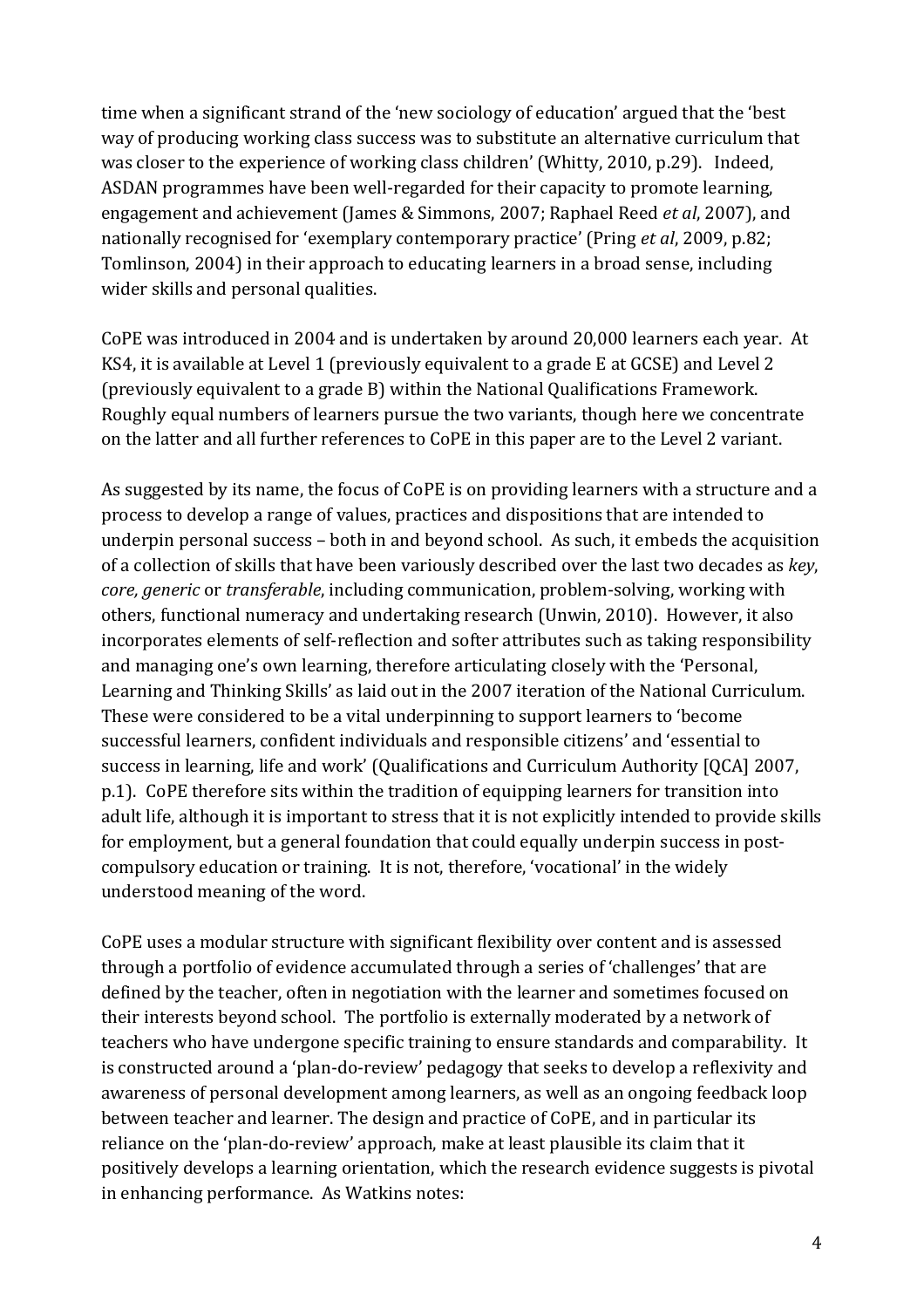'Effectiveness as a learner hinges on the ability to be versatile as a learner, to have a rich view of learning and a learning orientation which is in turn linked to the ability to plan, monitor and review one's learning' (Watkins, 2010, p.7)

While this paper focuses specifically on CoPE, the findings and implications are likely to apply more widely to other skills-led qualifications at KS4. For example, programmes sharing aspects with CoPE are currently offered by the EDEXCEL, OCR and AQA awarding bodies.

## **3. Policy shifts and the 'bonfire of the vocationals'**

Two features of the policy context are of particular relevance to this discussion. The first is the extent to which educational policy reflects a set of shared or collectively recognised aims or purposes, whilst the second is the more specific issue of how GCSE equivalents are viewed and how their value and legitimacy has been changing.

## *3.1 Educational purposes*

For many commentators, we have reached a point at which the purposes of education have become distorted or confused, and many of the processes of schooling are of questionable educational value in a democracy (e.g. Fielding & Moss, 2011; Coffield & Williamson, 2012; Pring *et al*, 2009). A recent meta-analysis of over 100 international classroom-based research studies concluded that

'learning-centred school improvement ... remains in tension with the dominant discourse about classroom learning and with the current policy interventions in England' (Institute of Education [IoE], 2010, p.1).

Related work argues that rather than being learning-oriented, schooling is increasingly performance- and goal-focused as learners progress through the years. Furthermore:

'[As] educational institutions become more selective and the culture becomes more performance oriented, high learning orientation remains central to achievement, but it is not supported by the classroom culture. So a more limited group of students than could be the case are those who will succeed. If performance orientation is dominant in the culture without a developed learning orientation, there is an increase in strategic behaviour rather than learning behaviour, a focus on looking good rather than learning well, and a tendency to perceive education as a process of jumping through hoops, rather than something more transferable and lasting. This is not a strategy for success' (Watkins, 2010, p.5).

Watkins argues that in the current policy climate, it is increasingly difficult for schools and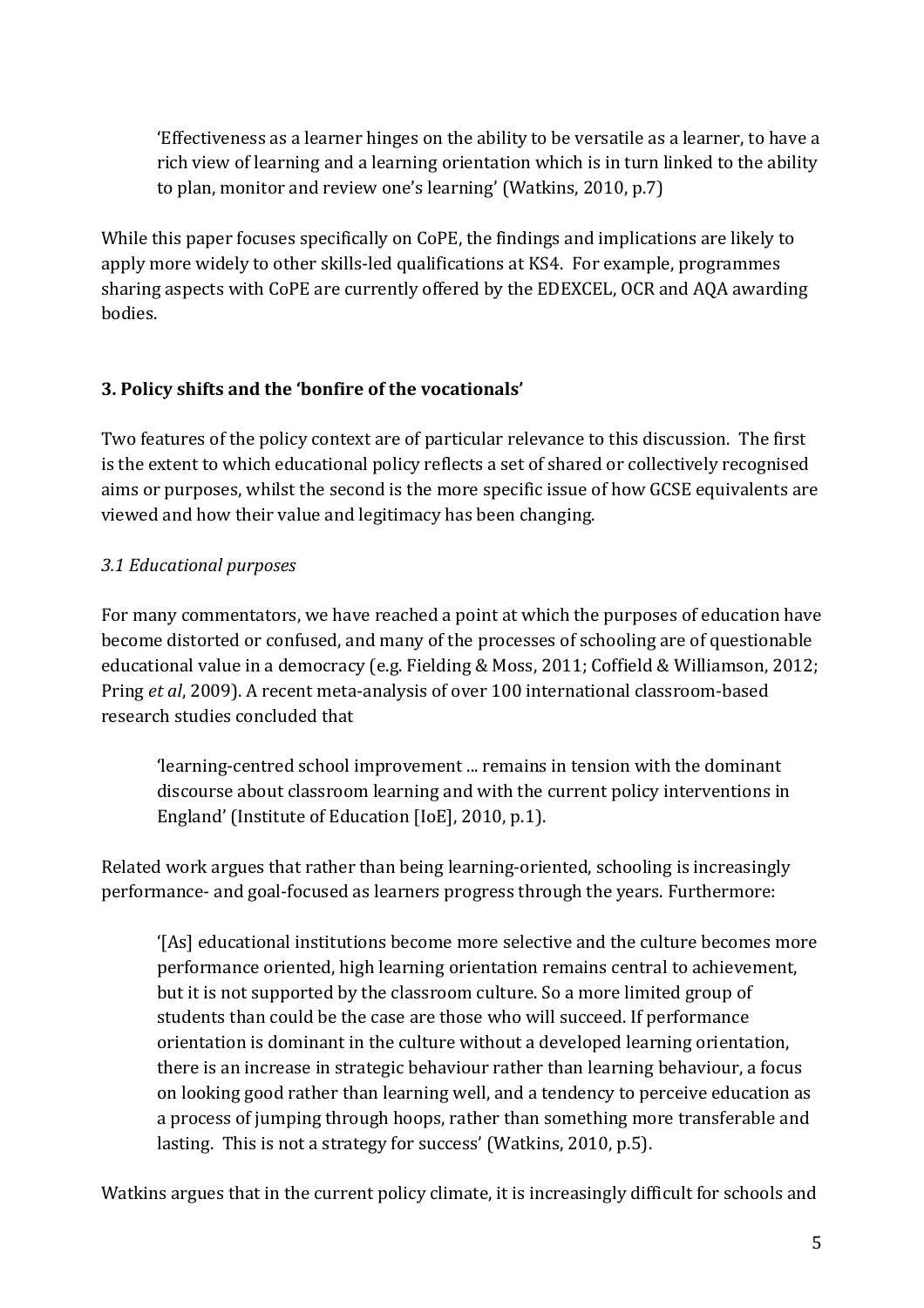those that spend time in them 'to recognise that passing tests is not the goal of education, but a by-product of effective learning' (IoE, 2010, p.2).

In signalling this problem, he draws attention to a much broader one, namely that a narrower technocratic view of purpose is now widespread, and compliance with it is secured by a fear of falling (or of not being seen to climb) on the part of teachers, schools and local authorities. The current climate of 'high-stakes testing' applies to educators as much as to learners, with funding, autonomy and promotion all being predicated to a degree on school and teacher performance (West, 2010).

The measure that has come to dominate perceptions of the nature and quality of secondary schooling is the proportion of the relevant cohorts that achieve five or more 'good' passes at GCSE. This is sometimes referred to as the 'Level 2 threshold'. This measure was augmented from 2006 to provide a second, more restricted indicator, regarded by some as having greater validity, namely five 'good' GCSEs *including English and Mathematics* (sometimes called the 'Level 2+ threshold'). Given the history of these public examinations and their forerunners, the use of such figures as an indicator of the quality of what a school offers *all* its learners is, at best, naive (for a good, evidence-based discussion of the development of these public examinations since the 1950s and of the remarkable changes over time in assumptions about the ability ranges they encompass, see Torrance, 2009). Nevertheless, the assumption is now widespread that this indicator provides *the* benchmark for parents and others when comparing secondary schools, teachers, cohorts of pupils, and the leadership qualities of headteachers, though some groups of middle class parents do treat it as mythical and consciously exclude it from their choice-making (see Reay, Crozier & James, 2011).

The continuing dominance of this particular measure may be due to its utility in managing school-level (and to some extent, headteacher- and teacher-level) performance and its role in contributing apparently solid data to official assessments of school quality (West, 2010); however, we should also note its affinity with the promotion of quasi-markets and competition, and its apparent fit with certain economic models and human capital theory. In short, there is a widespread assumption that the indicator is a proxy for a major part of the skills supply in 'UK plc', and furthermore, that it is highly causal in the economic competitiveness or productivity of 'UK plc'. As Stephen Ball noted in 2008:

'[T]he social and economic purposes of education have been collapsed into a single, overriding emphasis on policy making for economic competitiveness and an increasing neglect of sidelining (other than rhetoric) of the social purposes of education' (Ball, 2008, pp.11-12).

This focus is perhaps most apparent in the 2006 Leitch Review, which argued that a stepchange in skill development would bring about a reversal in the decline of the UK economy relative to other comparable economies (Leitch, 2006). Nevertheless, the idea that the UK can regain ground in international competition by nurturing a 'knowledge economy' is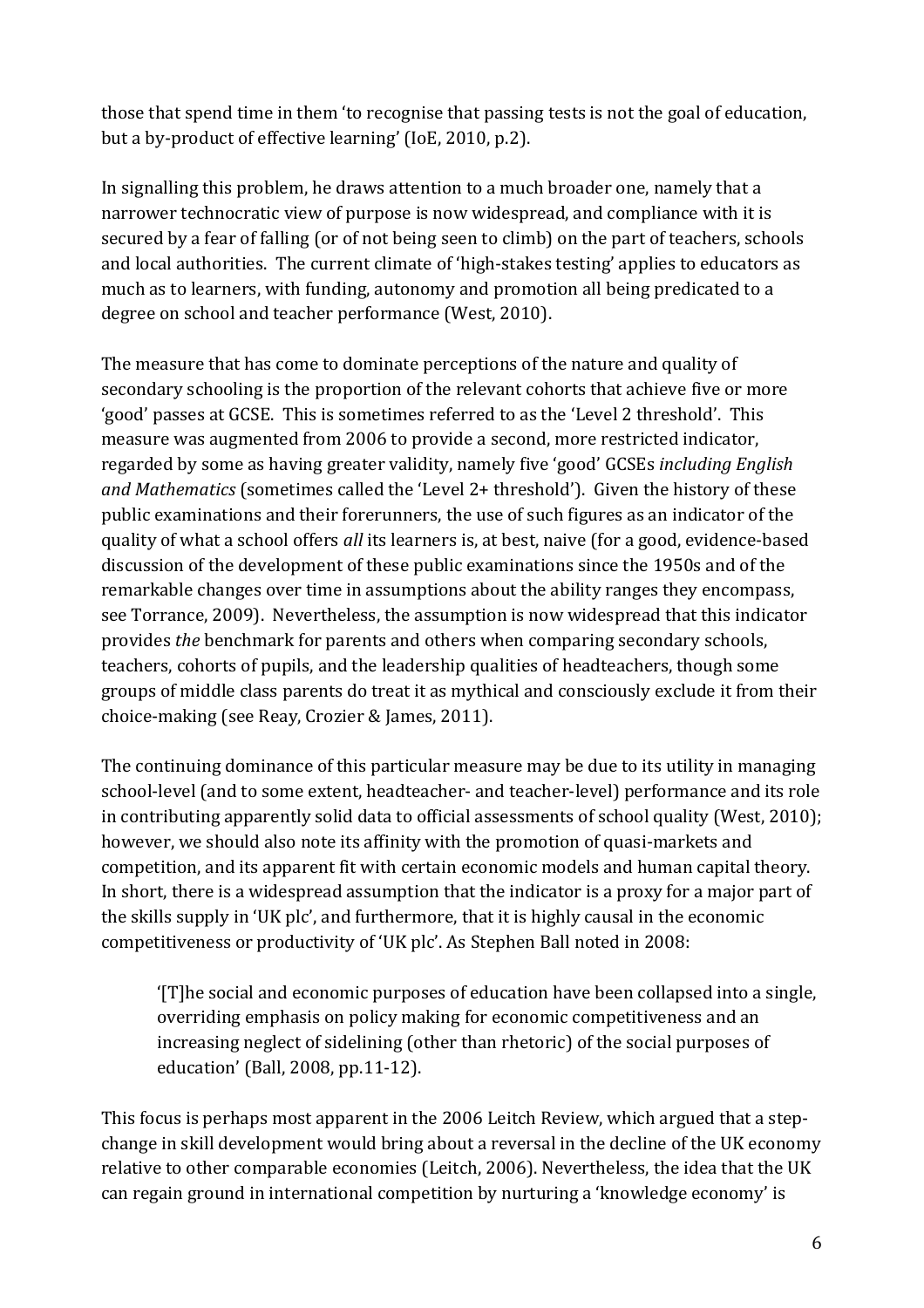highly questionable when knowledge-work itself is increasingly global (see for example Brown, Lauder & Ashton, 2011).

A similar view of education for economic competitiveness also underpins dominant perception and usage of the outcomes of cross-national studies of the achievements of pupils, such as the Programme for International Student Achievement (PISA), Trends in Mathematics and Science Study (TIMSS) and Progress in International Reading Literacy Study (PIRLS). The UK is generally portrayed by journalists and politicians as slipping downward in comparison to OECD competitors (e.g. Shepherd, 2010; Garner, 2013), with inevitable 'moral panics' (Alexander, 2012) around national economic decline. The remedy for this is seen as school reform based on emulating isolated aspects of the national educational systems in those countries with higher scores, especially Finland and East Asian nations. This 'common sense' reading is highly problematic: for example, research on mathematics scores strongly suggests that recent reforms of UK secondary education are a misplaced response and that earlier intervention would be much more productive (Jerrim and Choi, 2014). Such work adds to a growing list of evidence-based critique of PISA/TIMSS/PIRLS, questioning their methods and showing that their apparent significance runs well ahead of what they can support with validity (see for example Goldstein, 2004; Jerrim, 2011; and see TES, 2013). Indeed, Sahlberg argues that the root of Finnish educational success is that

'[e]ducation policies to raise student achievement … put a strong accent on teaching and learning by encouraging schools to craft optimal learning environments and establish instructional content that would best help students to reach the general goals of schooling' (2007, p. 167).

Such 'optimal learning environments', he argues, eschew high-stakes testing whilst integrating learners' interests into school life and promoting bottom-up developments and interschool collaborations. Furthermore, he extols the virtues of a wider conceptualisation of the aims of schooling in terms of the happiness of learners and the skills and orientations that they develop. In his critical reflections on policy responses to PISA data, Elliot (2014) argues that it is culturally-grounded differences in academic engagement and motivation that explain international rankings, rather than national education systems; this is supported by Feniger & Lefstein's (in press) analysis of migrants between national systems. More generally, Griffiths (2012) argues for an important role for joy and discovery within education, which may be compromised by high-stakes testing and concomitant anxiety.

These analyses are clearly at odds with the dominant policy discourse in the UK, with its focus on standards-driven testing, interschool competition and a top-down, highlyregulated curriculum. Lupton and Hempel-Jorgensen (2012) argue that this policy is particularly problematic for schools serving deprived areas, where the additional challenges (and concomitant costs) lead schools to default to 'safe' forms of pedagogy and a strongly framed curriculum rather than more creative and respectful approaches that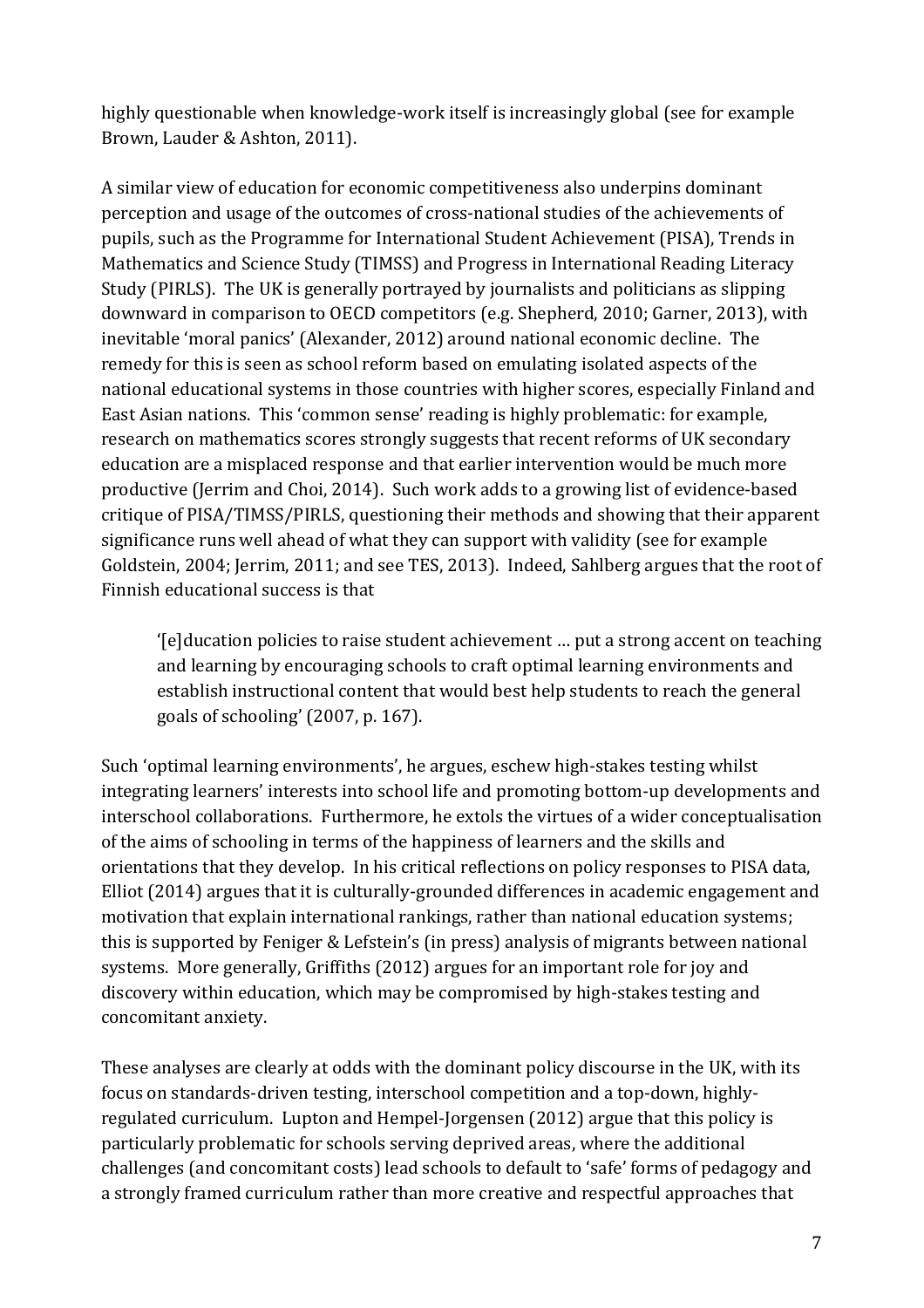would benefit disadvantaged learners. Indeed, a recent parliamentary report concluded that '[a] variety of classroom practices aimed at improving test results has distorted the education of some children which may leave them unprepared for higher education and employment' (UK Parliament, 2008). West (2010) reports that English children have some of the lowest levels of school engagement and happiness.

## *3.2 The rise and fall of GCSE equivalents*

In the early part of the 2000s, the drive to 'up-skill' (or often, in the spheres of work-based learning, National Vocational Qualifications, and adult literacy and numeracy, merely 'upqualify' – see Wolf and Jenkins, in press, in respect of the latter), together with the increasing use of league tables to compare schools, boosted the demand for flexible alternatives to GCSE which could be regarded as equivalent. The then Labour Government was simultaneously promoting 'breadth through choice' and the progressive relaxation of the curriculum at KS4 (Golden *et al*, 2006).

This liberalisation of the KS4 curriculum was seized with gusto by awarding bodies, schools and learners alike. The vast majority of these new qualifications emerging were vocational in nature, with a heavy emphasis on coursework. Many were deemed to be equivalent to multiple GCSEs, such that it was possible for learners to meet even the tighter threshold with actual GCSEs only in English and mathematics, with equivalents making up the remainder. The recognition in headline measures (and therefore, league tables) of GCSE equivalents made them very attractive to headteachers, local authorities, governors and others who saw (and continue to see) the maximisation of publicly-visible outcomes as paramount.

Over the 2000s, GCSE equivalents came to account for an ever greater proportion of the headline figures, as can be seen in Figure 1. In fact, while the period did see a growth in actual GCSE results, most of the much-lauded improvements actually came through equivalent qualifications. In particular, a pattern emerged where GCSE equivalents were disproportionately undertaken by disadvantaged young people, those with lower prior attainment and those expecting early entry into the labour market, while actual GCSEs were focused on those expecting to progress into post-compulsory (and higher) education (Golden *et al*, 2006; Gorard, 2012; Hodgson & Spours, 2014).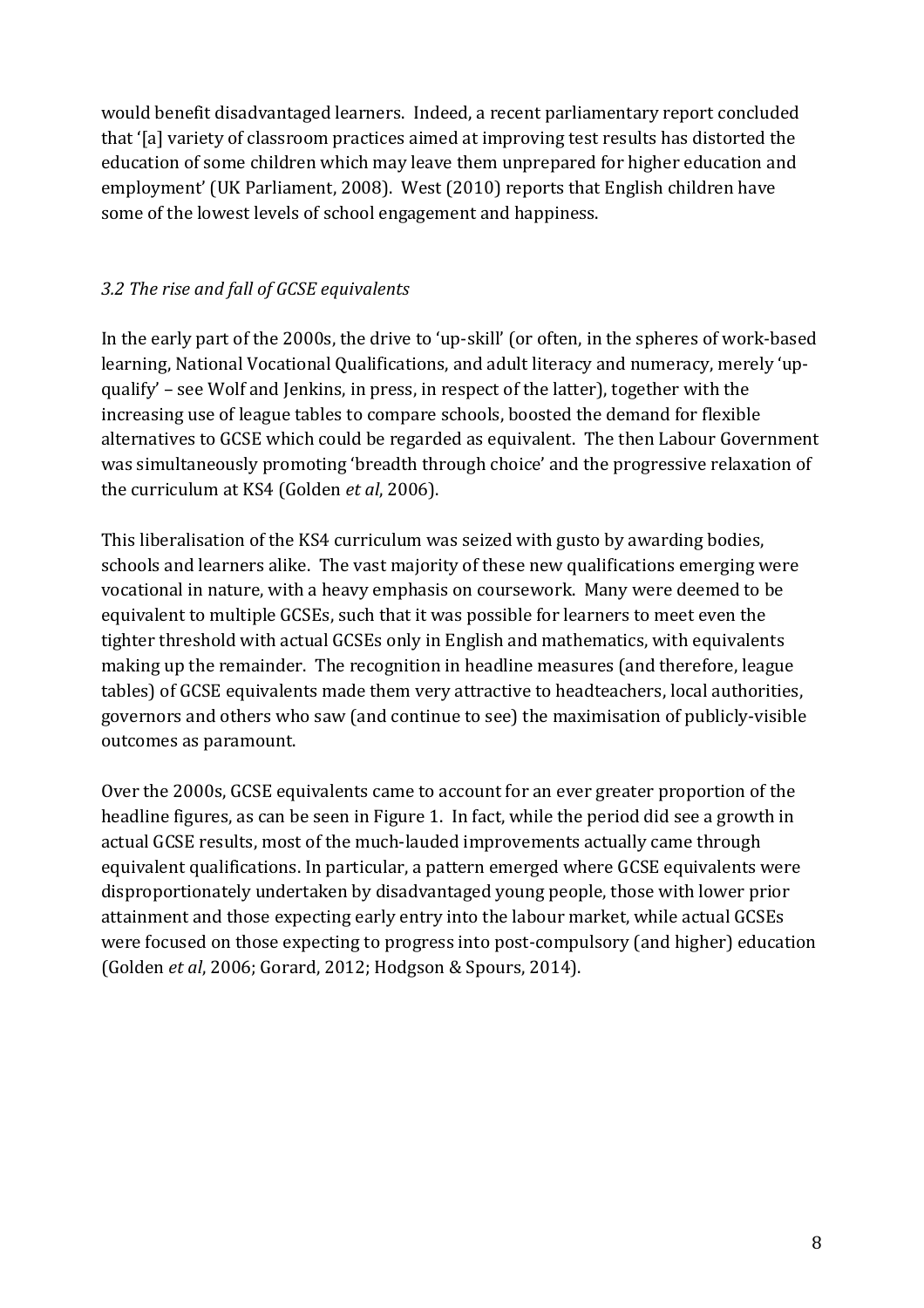

*Figure 1: GCSE pass rate thresholds for England from 2002 to 2013 (Source: Department for Education, also see Heath et al, 2013)* 

By the late 2000s, some commentators were beginning to question the rigour of GCSE equivalents, linking their growth to perceived issues of standards and the suggestion that schools were using them to 'game' league tables for their own ends, while providing children with substandard opportunities to succeed (de Waal, 2009; Wrigley, 2011). Whilst some pointed to wider value in terms of engagement and remaining in education beyond the age of 16 (Hodgson & Spours, 2014), considerable pressure had built up, leading to the incoming Coalition Government in 2010 commissioning Alison Wolf to review vocational education. Her report was damning in its conclusions:

'[T]he Review found conclusive evidence of serious problems in current provision: problems which impact directly on young people and their futures. Large numbers of young people are not on programmes which will help them to progress either educationally or in the labour market… At a time of rising youth unemployment across Europe, ever greater competitive pressures on our economy, and rising demands for formal qualifications, *too many of our young people are being shortchanged.*' (Wolf, 2011, p. 44, emphasis in original).

In response, the Government announced that, from 2014, the vast majority of GCSE equivalents would no longer be included in headline performance measures or would have their equivalency downgraded, reducing the number of counting qualifications from 3,175 to just 125 (Department for Education, 2012). This 'bonfire of the vocationals' was indicative of a strong contemporary policy direction, clearly visible both in the government response to the Wolf Review and in the introduction of the English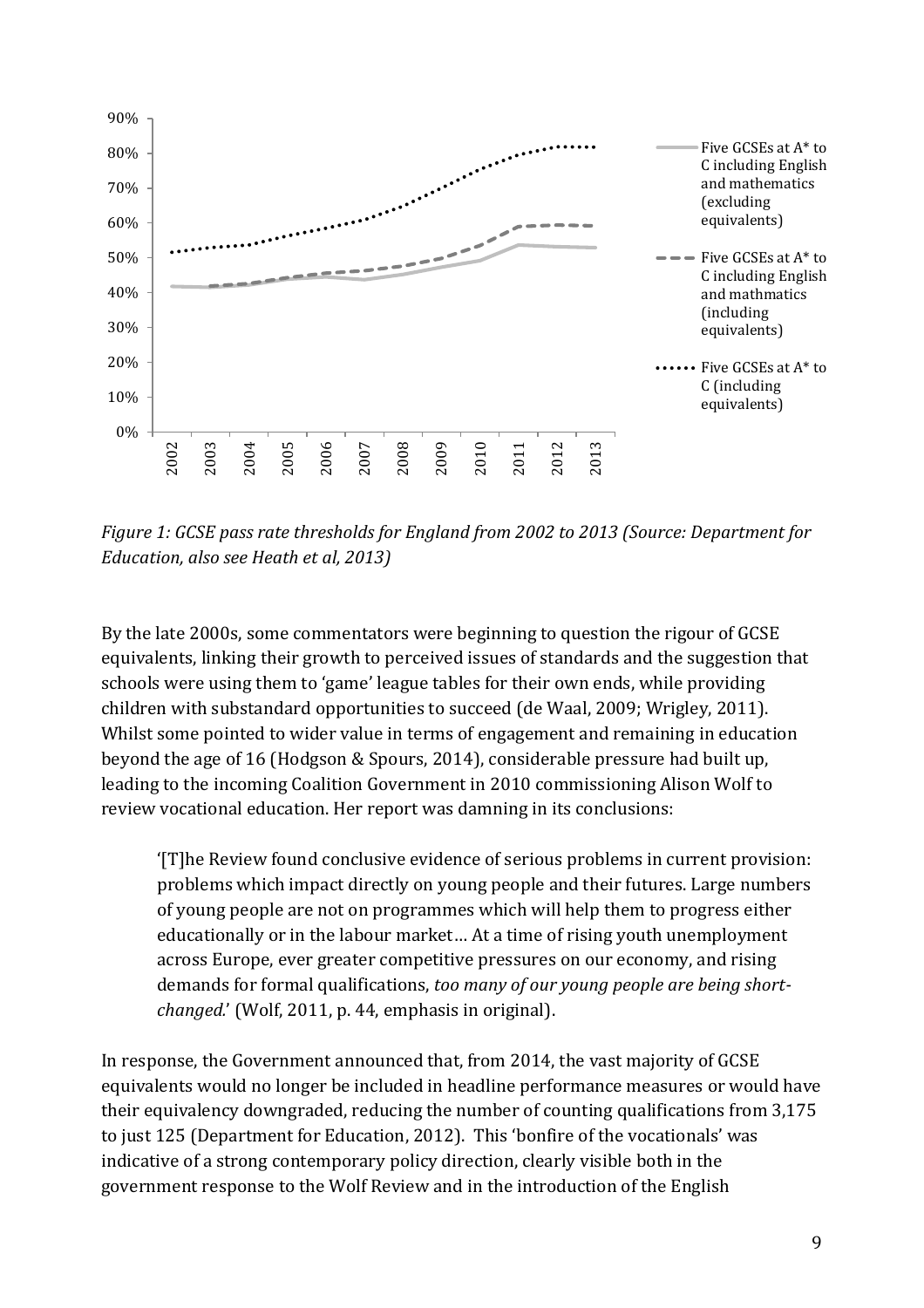Baccalaureate<sup>1</sup>. Despite not being a 'vocational' qualification, CoPE was amongst those qualifications to be removed from headline performance measures.

We have therefore seen a radical shift in policy in just ten years. Firstly, in the early 2000s, there was an active encouragement for diversity of KS4 qualifications, with an increased emphasis on *key*, *core* and *personal* skills and on employability for global competitiveness (Unwin, 2012). Then, by the early 2010s, this breadth was itself seen as problematic and as responsible for a slipping of standards, with serious implications for the UK's international standing. Accompanying this, and despite difficulties of distinction between the vocational and academic (Pring *et al*, 2009; Doyle, 2012), was a re-assertion that a specified range of academic subject-based examinations represented legitimate and high standards. The principal argument justifying this shift insists that subject-based examinations represent a more powerful form of knowledge, and that access to this knowledge is crucial for working class children whose backgrounds may not provide it of their own accord (Young, 2008; and see Whitty, 2010, for an account of this position in relation to shifts in sociological perspectives). However, a critical perspective might see this shift as representing a re-establishment of an earlier form of educational differentiation, or inequality (Hodgson & Spours, 2014).

## **4. Methodology**

Given that CoPE is one of the qualifications to have seen its fortunes change in this policy landscape, this paper seeks to explore the relationship between CoPE and GCSE outcomes, built around three main research questions:

- 1. Is pursuing CoPE associated with significantly different attainment in the GCSEs undertaken at the same time?
- 2. Are there groups for which any such relationship was particularly strong, absent or reversed?
- 3. By what mechanisms might these relationships operate?

The research approach used in this study was purposively mixed methods, which Johnson & Onwuegbuzie (2004, p.17) define as 'where the researcher mixes or combines quantitative and qualitative research techniques, methods, approaches, concepts or language into a single study.' They argue that mixed methods research bridges a gap between positivism and interpretivism with a pragmatic approach to enquiry that makes use of the most effective blend of methods for addressing the research questions (also see Gorard, 2004). Among its advantages, Johnson & Onwuegbuzie (2004) cite its ability to generate stronger evidence and additional insights, to overcome methodological weaknesses, and to make it easier for findings to be generalised. There is not the space here to engage with some of the stronger claims made by advocates of mixed methods, such as the claim that it constitutes a 'third paradigm' (see for example Torrance, 2011, 2012). Nevertheless, a mixed methods approach was particularly attractive in the context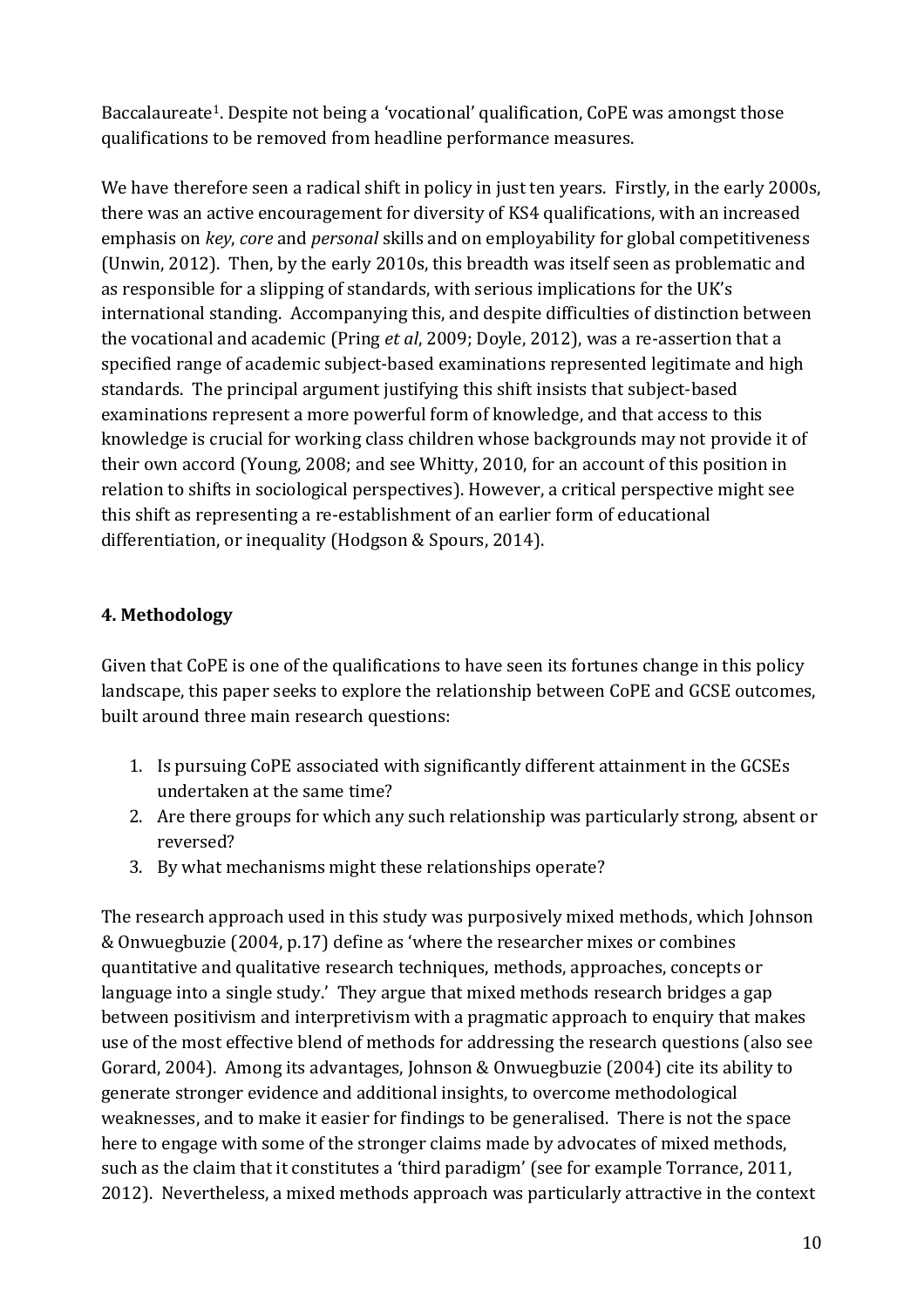of this study. With something as complex and situated as an educational process, even the most comprehensive and reliable national data on outcomes or learners' profiles will only give us particular kinds of knowledge. Similarly, more intimate qualitative data, if it has richness and depth, will be limited to relatively few sites, and whilst this does not always rule out all forms of generalisation (e.g. Flyvbjerg, 2006) or indeed representativity at the level of social relations (e.g. Bertaux, 1981), it often leaves question-marks over typicality. With this study, our wish was firstly to look *quantitatively* at whether or not there was a statistically significant link between CoPE and GCSE outcomes, and secondly, if there was such a link, to try to understand *qualitatively* the likely mechanisms involved. In particular, we wanted to see if the practices and experiences we could sample were suggestive of any potentially causal relationships. This form of triangulation lies at the heart of mixed methods research, and supports the development of a coherent claim to knowledge, integrating both a tested relationship and plausible routes for causality.

The quantitative and qualitative components of the study were in an iterative relationship, such that the early findings from one strand were able to influence further data collection and analysis within the other strand, and *vice versa* (Leech & Onwuegbuzie, 2009). For example, early findings from the quantitative analysis were used to shape lines of questioning during the visits to schools. Similarly, it became readily apparent from these research visits that there were differing means of implementing CoPE. This distinction could then be represented in the quantitative analysis by means of a proxy variable, which proved to play a key role in the analysis reported herein; this is explained in more detail below.

## *4.1 Method and process*

The study had three main components. The first and largest of these was a *multi-level binary logistic regression analysis* (Hox 2010; Heck, Thomas & Tabata 2012) performed on selected variables drawn from the cohort completing KS4 in 2010 within the National Pupil Database (NPD). This is official secondary data compiled by the Department for Education, covering English schools and made available in an anonymised form to researchers on request. Learners attending independent and specialist schools were removed from the dataset, leaving 504,107 individuals with sufficiently complete records to permit analysis. Of these, 8,896 learners had undertaken CoPE at Level 2, comprising 1.8 percent of the total and spread across 629 schools.

This technique offers the ability to simultaneously isolate the individual effect of multiple explanatory variables on a dichotomous outcome variable. The explanatory variables can be defined at either the individual level (i.e. relating to one learner) or at an aggregate level across a group of individuals; in this study, the school. The outcome variables used in this study reflect whether an individual reached a certain threshold of attainment in their GCSE examinations and will be detailed shortly. In other words, the regression models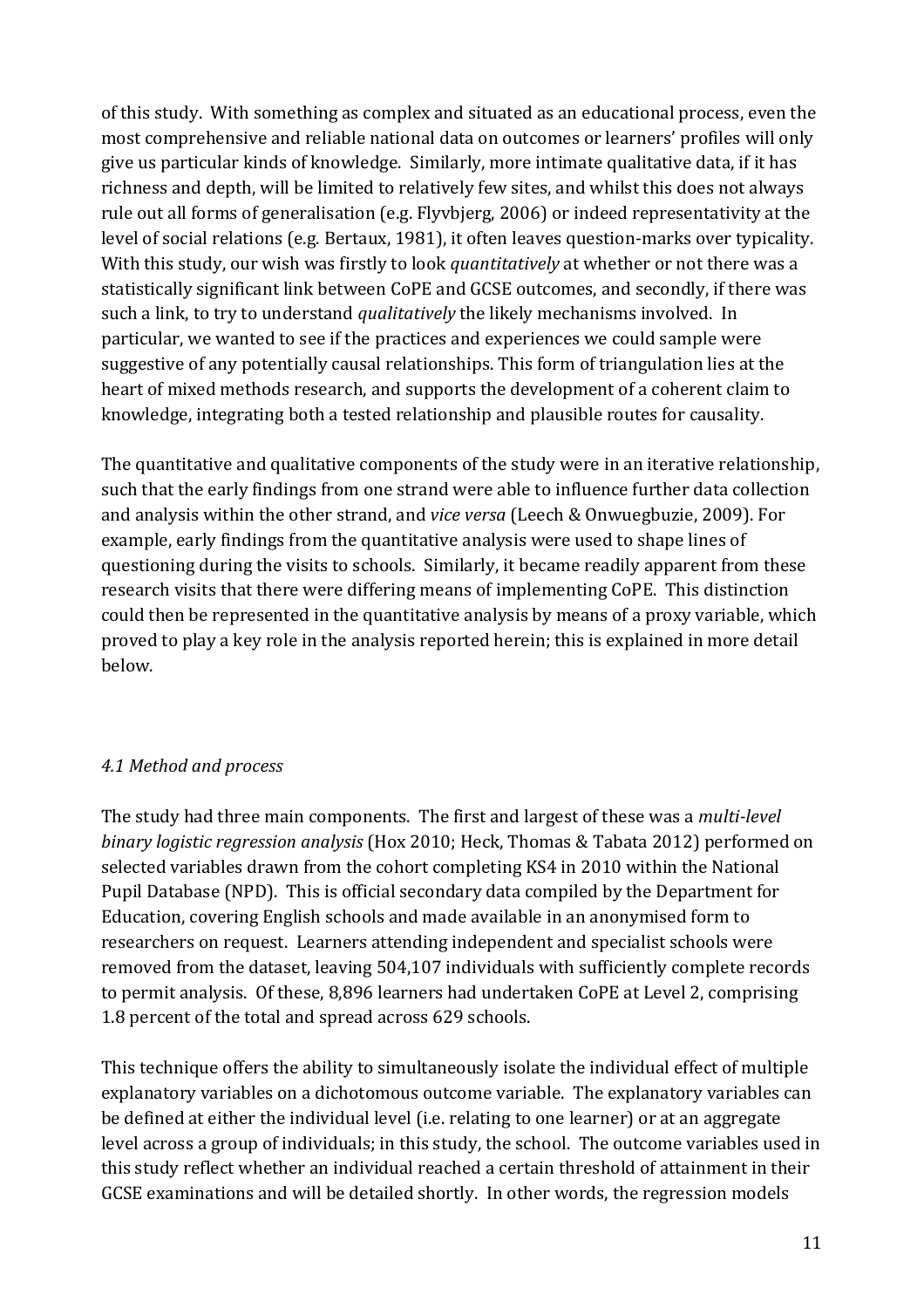constructed in this study reveal which of the factors isolated from the database have a statistically significant relationship with GCSE outcomes; the 5 percent significance level was used throughout.

The second component comprised a *retrospective pseudo-experimental study* constructed by randomly matching 3,557 of the learners who completed CoPE with an equal number of individuals who were ostensibly identical to them across nine variables, but who were in a school that did not offer CoPE. These variables echoed those used in the regression analysis and effectively created two 'imagined schools' of the same size with an identical cohort across a range of educational and social indicators, distinguished only in that all learners in one 'school' undertook CoPE, but none in the other.

This technique offers a complementary quantitative approach to the regression analysis and provides us with an opportunity for robust comparisons of 'control' and 'experimental' groups. In our view, this provides greater rigour than a randomised controlled trial could achieve, because there can be no bias derived from participation in a research experiment, as the 'participants' were obviously ignorant of the analysis that would later be performed. Through this method, the unique contribution of CoPE can be isolated and presented in a more accessible form than regression analysis. In particular, GCSE pass rates for the two 'schools' can be calculated and compared.

The third component consisted of research visits to four example schools offering CoPE. These were pragmatically selected on the basis of geographical spread, diversity of ability range, a well-embedded CoPE programme and willingness to participate. They were intended to be broadly typical of schools offering CoPE, but could not, of course, be assumed to be representative. Each visit comprised meetings with learners, the teacher(s) with primary responsibility for delivering CoPE and a member of the senior management team (usually the deputy head with responsibility for the curriculum). Data collection from learners took the form of two focus groups comprising 4 to 8 learners, one group who were undertaking CoPE and one not. These lasted around 20-30 minutes and were audio recorded (with one exception where written notes were taken instead). Data collection from staff took place in the context of individual or two-person semi-structured interviews that lasted 30-45 minutes and were audio recorded.

#### *4.2 Variables in the quantitative analysis*

Two categorical outcome variables drawn directly from the NPD were selected as the principal focus of the study:

• Whether the individual passed GCSE English at grades A\* to C (henceforth referred to as 'a good pass in English');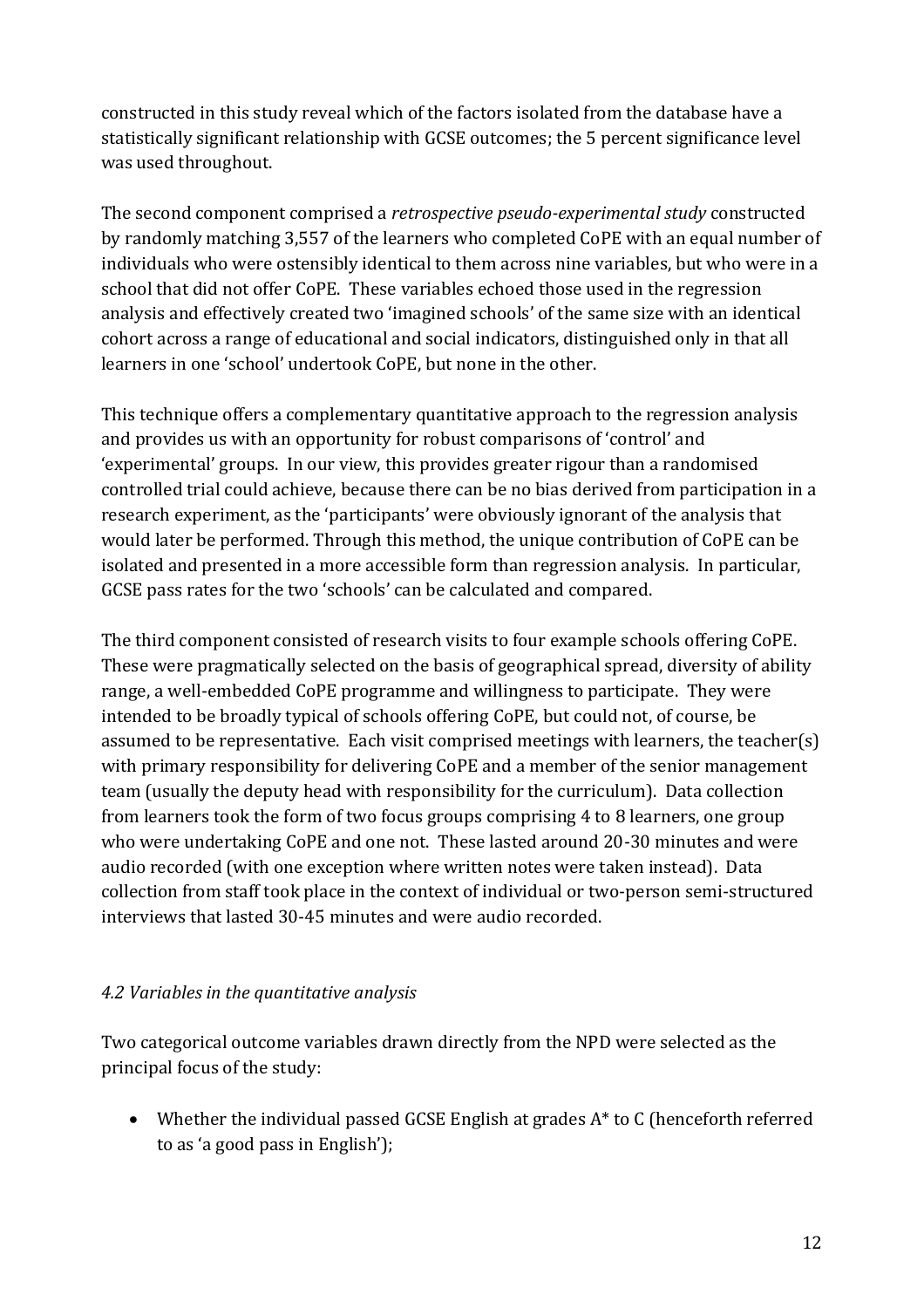• Whether the individual passed five GCSEs at grades A<sup>\*</sup> to C including English and mathematics, but excluding equivalent qualifications (henceforth referred to as 'five good GCSEs').

A particular focus on GCSE English was justified on the grounds that it is widely regarded as more important than most other subjects. In addition, it could be argued that if there was a connection between CoPE and mainstream subjects it would be likely to be visible in GCSE English where the grade achieved might reflect a level of confidence with written and spoken language. The five GCSE measure was chosen due to the privileged status that it holds in terms of school league tables and perceptions of quality, as well as its strong connection to progression into post-compulsory education (e.g. Croll 2009).

Nine potential individual-level explanatory variables were isolated from the NPD and used in one or more of the analyses:

- Attainment in English at Key Stage 3 [ordinal: Levels 2 (and below) to 7];
- Attainment in mathematics at Key Stage 3 [ordinal: Levels 2 (and below) to 8];
- Gender [categorical: male/female];
- Ethnicity [categorical: white/black and minority ethnic [BME] group/unknown];
- Whether the individual had special educational needs [categorical: yes/no];
- Whether the individual was in receipt of free school meals [categorical: yes/no];
- Whether the individual had English as an additional language [categorical: yes/no];
- Whether the individual was defined as a 'persistent absentee' (missing more than 20 percent of classes) during Key Stage 3 [categorical: yes/no];
- Whether the individual lived in a neighbourhood in the lowest quintile of the 2010 Income Deprivation Affecting Children Index (Department for Communities and Local Government (2011) [categorical: yes/no].

Two school-level explanatory variables were derived from the NPD, providing :

- The percentage of the school cohort achieving GCSEs at grades A\* to C in both English and Mathematics [continuous];
- The percentage of the school cohort living in a deprived neighbourhood, as defined through the Income Deprivation Affecting Children Index [continuous].

The final individual-level variable arose from the qualitative data collected from the four schools that were visited. The research team quickly appreciated that there were two broad approaches to the provision of CoPE within schools, which were subsequently labelled as 'thin' and 'wide':

**• 'Thin' provision** – where CoPE was used mainly as a supplement for a relatively small minority with disrupted education, particularly between KS3 and KS4 – e.g. illness, absenteeism, family problems, disengagement or behavioural issues. In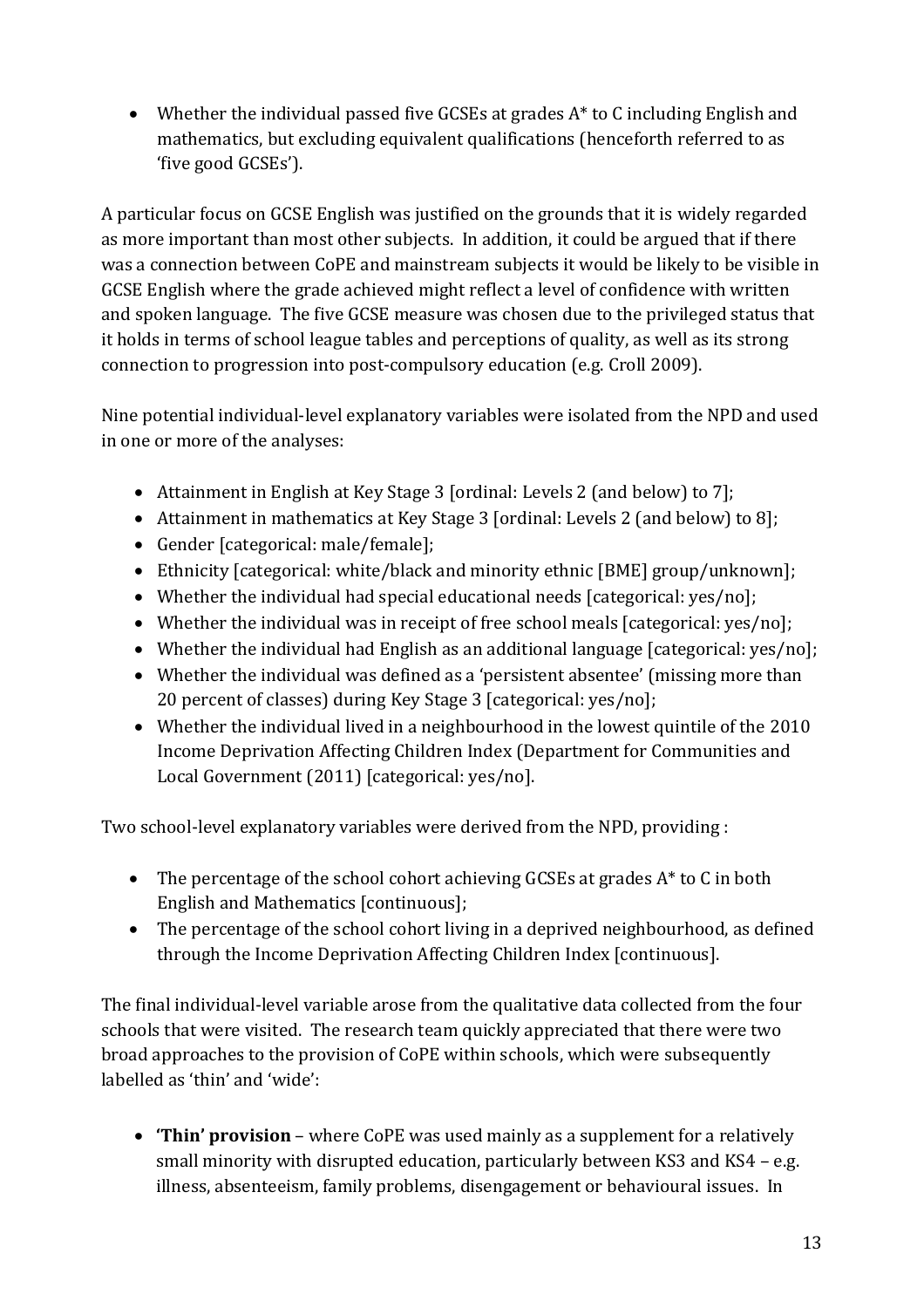these schools, most learners pursuing CoPE were expected to seriously underperform in their GCSEs relative to their ability as a result of the disruption they had undergone or were still undergoing. Sixty percent of those undertaking CoPE did so in a 'thin' school.

 **'Wide' provision** – where CoPE was used as a more mainstream tool with a larger minority or majority of the cohort to enhance the curriculum, increase motivation or broaden opportunities for achievement. In these schools, learners pursuing CoPE were not generally expected to underperform, although the cohort did contain some learners similar to those within 'thin' schools. Forty percent of those undertaking CoPE did so in a 'wide' school.

Exploration of the NPD dataset suggested that the boundary between 'thin' and 'wide' provision schools was broadly defined by whether more or less than 25 percent of the cohort pursued CoPE, and this threshold was adopted as a proxy for the purposes of analysis; it is accepted that there are limitations to this as a means of reflecting differences in school practices. This was then combined with the data on whether an individual had completed CoPE to produce a compound categorical variable with five possible values. A learner could be:

- In a school where CoPE was not offered;
- Undertaking CoPE in a 'thin' school;
- Not undertaking CoPE in a 'thin' school;
- Undertaking CoPE in a 'wide' school;
- Not undertaking CoPE in a 'wide' school.

Within the 'imagined schools' component of the study, the experimental group comprised those undertaking CoPE in a 'wide' school and the control group was randomly matched from those schools where CoPE was not offered. The pairs were matched across nine variables: KS3 English attainment, KS3 mathematics attainment, gender, ethnicity, English as an additional language, special educational needs, free school meals, living in a deprived neighbourhood and persistent absenteeism in KS3.

## **5. Key findings**

## *5.1 The relationship between CoPE and GCSE outcomes*

In addressing the first research question, we turn first to the pseudo-experimental study with its 3,557 randomly-matched pairs. Table 1 shows the differences in pass rate between the two 'imagined schools' for GCSE English and Table 2 repeats this for the five good GCSEs measure.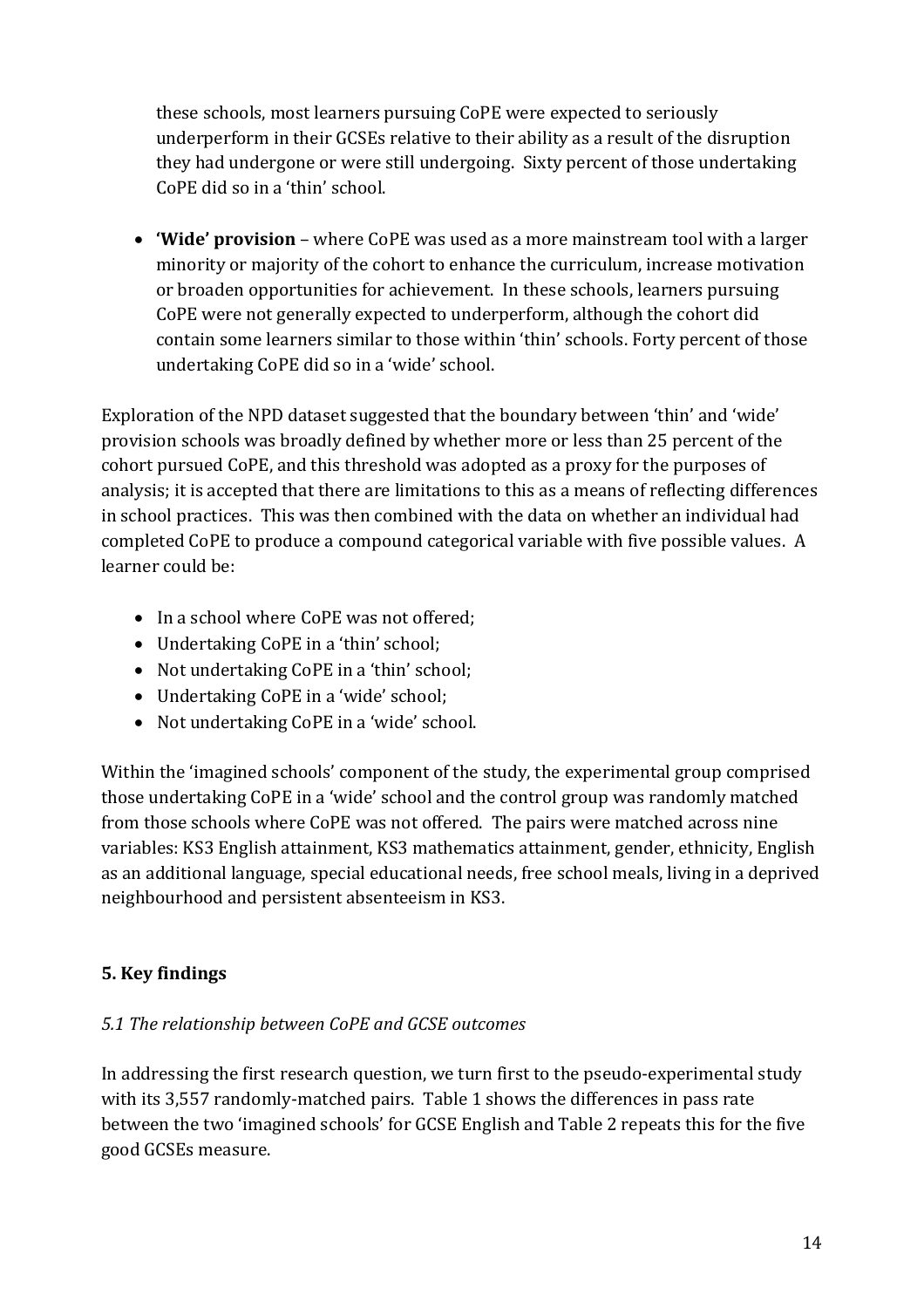As can be seen, the CoPE 'school' had a higher 'good' pass rate than the non-CoPE 'school' for both GCSE English (by 4.2 percent) and the five GCSE measure (by 3.0 percent). In both cases, the difference is statistically significant (GCSE English:  $\chi^2$ <sub>1</sub>=14.498, p<.001 – five good GCSEs:  $\chi^2$ 1=6.136, p=.013). Given the matching process, it would appear that differences in the GCSE outcomes can reasonably be assigned to the pursuit of CoPE as the major non-random distinguishing factor between the two 'schools'.

This is supported by the findings of logistic regression analysis, working with the full sample of 504,107 individuals. Table 3 presents the results of the regression model for good GCSE English passes – an outcome achieved by 69.3 percent of learners. As can be seen, all ten explanatory variables were significantly associated with the outcome variable.

Most importantly, we find that there is a significant relationship between CoPE and the GCSE English outcome once the other variables have been controlled for. Specifically, undertaking CoPE in a 'wide' school is associated with an odds ratio of 1.491 relative to being in a school not offering CoPE. This translated (through Zhang and Yu's (1988) adjustment2) to these individuals, *ceteris paribus*, being an average of 11.2 percent more likely to achieve a good pass at GCSE English than an otherwise similar individual in a school not offering CoPE. Conversely, those undertaking CoPE in a 'thin' school were only 73.7 percent as likely to reach this threshold. We will return to this apparently paradoxical finding shortly.

We also note that in terms of likelihood of achieving a good English pass, it was not relevant whether learners *not* taking CoPE were in a 'thin' school, a 'wide' school or a school that did not offer CoPE. This is important because it strongly suggests that the 'wide' and 'thin' labels related only to the method of delivering CoPE and not to broader school attributes, once other variables had been taken into account. Again, we will discuss the implications of this shortly.

More generally, the regression model shows a very strong relationship, as might be expected, between KS3 attainment in English and GCSE English outcomes. Young women, learners from black and minority ethnic communities and those with English as an additional language also had a higher likelihood of a good GCSE English pass. Conversely, those individuals with special educational needs, those receiving free school meals and those who were persistently absent at KS3 had lower chances of doing so, once other variables were controlled for.

While the two school-level variables were statistically significant, the effect size associated with this relationship was small. The deprivation of the area served by the school had a counter-intuitively positive effect once other variables were factored in, but this was not a major determinant of GCSE English outcomes. Also, learners in schools with good GCSE outcomes overall were more likely to achieve a good GCSE English pass.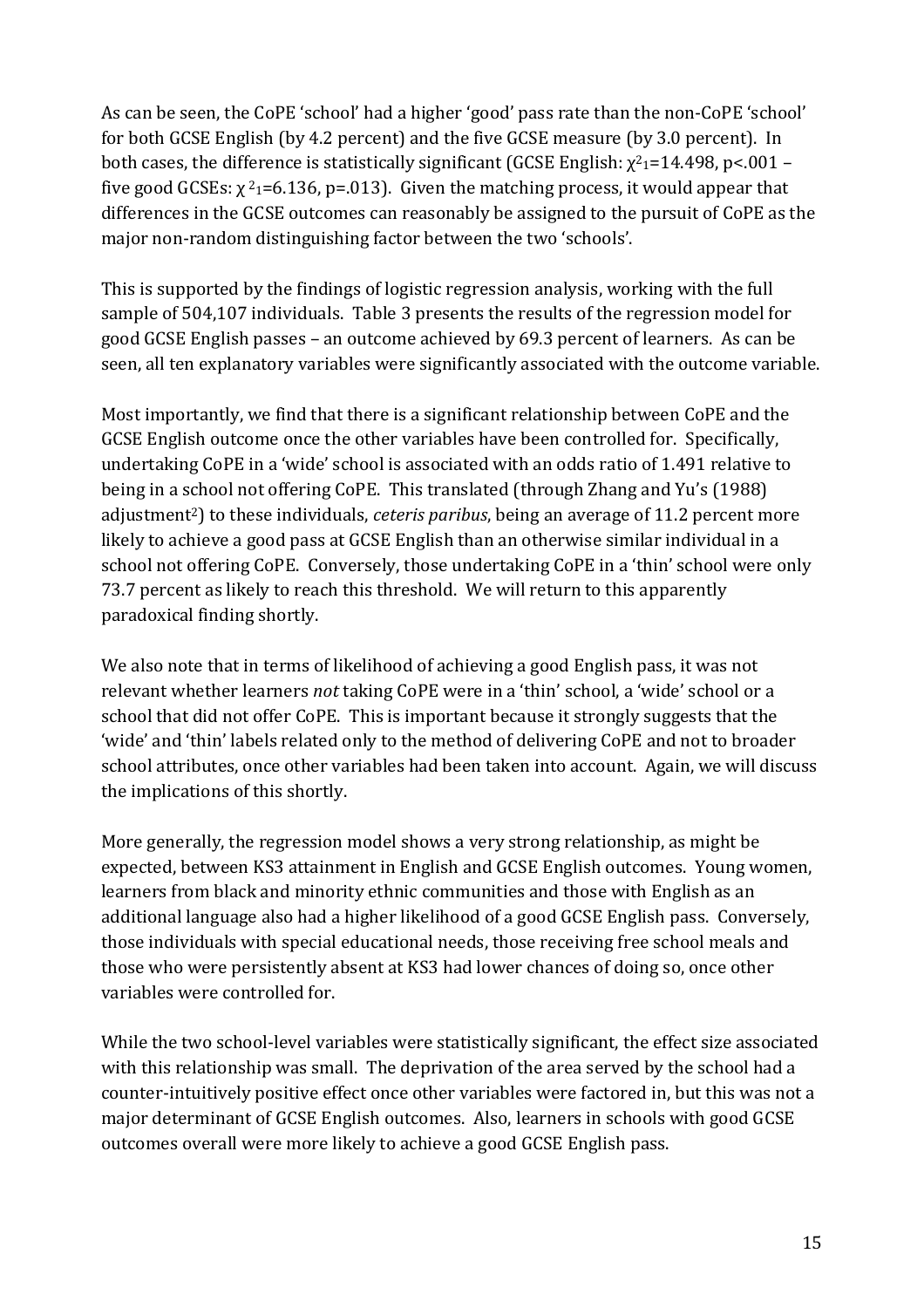Table 4 presents the results of the regression model for achieving five good GCSE passes; importantly, note that CoPE is not included in the outcome measure, which was achieved by 57.8 percent of learners.

The basic pattern of relationships is broadly similar to that for GCSE English, with the same predictor variables (with the addition of KS3 mathematics attainment) and direction of effect. The lack of difference between 'thin' schools, 'wide' schools and schools not offering CoPE also holds true for the results in Table 4.

Most importantly, undertaking CoPE within the context of a 'wide' school was once again associated with a significantly higher likelihood of achieving the five good GCSE passes compared to an otherwise similar individual in a school not offering CoPE. In this instance, the increased likelihood is estimated at 18.6 percent, while those individuals undertaking CoPE in a 'thin' school were only 80.6 percent as likely to achieve five good GCSE passes.

In summary, in relation to the first research question, we find that there is strong evidence, triangulated across two of the components of the study, that undertaking CoPE in a mainstreamed context is associated with significantly improved outcomes in GCSE English and an increased likelihood of achieving five good GCSEs.

## *5.2 Specific groups and the strength of the CoPE/GCSE relationship*

Moving on to the second research question, we return to the findings from the pseudoexperimental study to examine whether there are particular groups of learners for whom CoPE would appear to be particularly efficacious in improving GCSE outcomes.

For each of the explanatory variables, a new crosstab  $\chi^2$  analysis was prepared and these are summarised in Tables 5 and 6.

Across all but one of the subgroups, the CoPE 'school' had a higher pass rate than the non-CoPE 'school'. In nearly all instances for a good pass in English, this was statistically significant; the picture was more mixed for the five good GCSEs measure, reflecting the smaller overall effect size for this outcome.

There was good evidence to suggest that the impact of CoPE was greater for those from BME communities (9.5 percent difference in pass rates), those with lower attainment at KS3 (9.4 percent), those with English as an additional language (9.0 percent), those receiving free school meals (6.7 percent) and those with special educational needs (6.4 percent). There was also some evidence for a higher effect size for persistent KS3 absentees, but the sample size was too small for this to achieve significance. Of particular note is the inferred effect of CoPE on those with below average attainment at KS3. For this group, the pass rate is nearly doubled at 21.3 percent for those in the CoPE 'school' compared to 11.9 percent for those in the non-CoPE 'school'.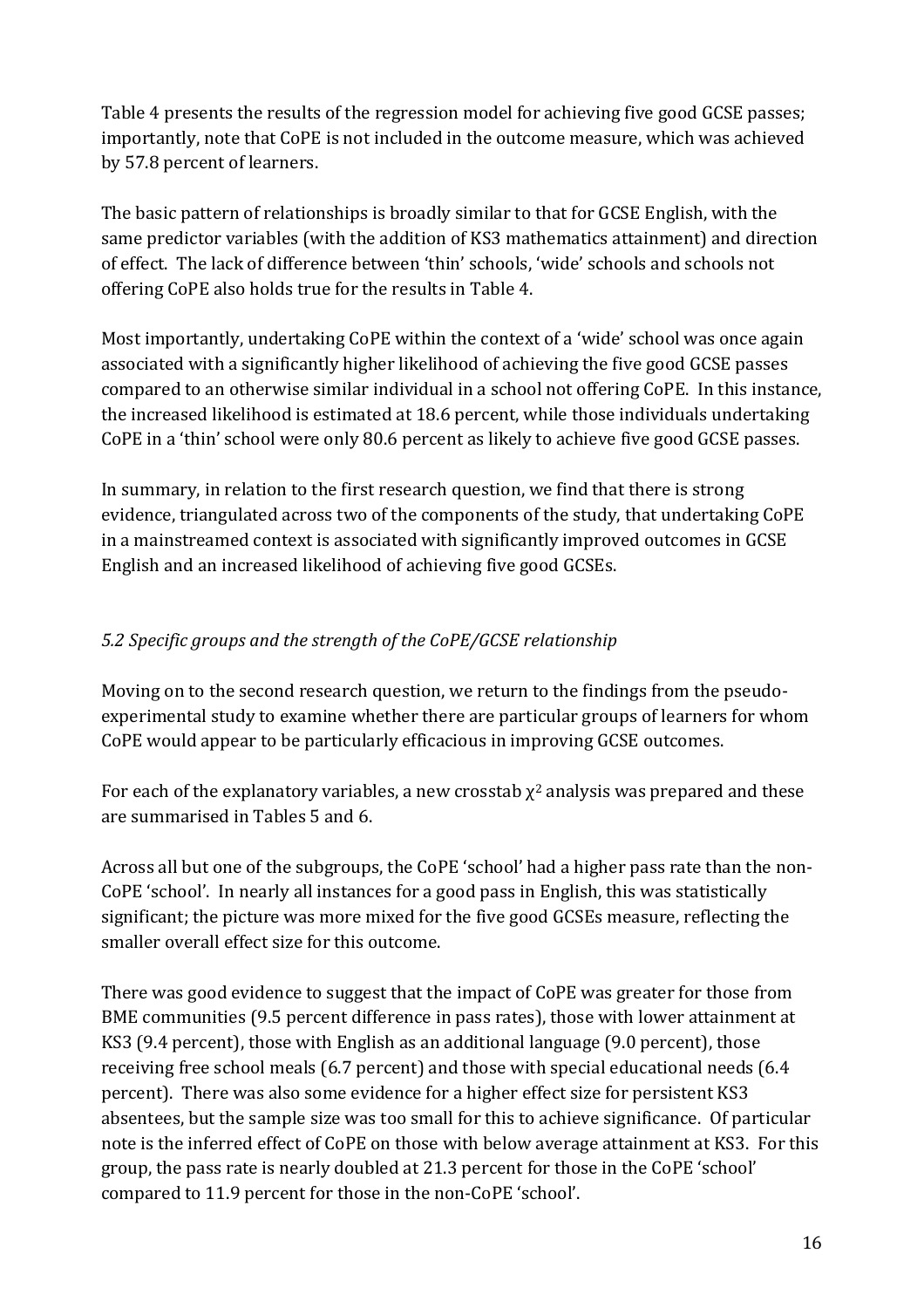Turning to the achievement of five good GCSE passes, similar trends emerge. Effect sizes are larger-than-average for those with English as an additional language (8.0 percent) and those receiving free school meals (5.9 percent). Perhaps counter-intuitively, they are also larger for those with high attainment in mathematics at KS3 (5.8 percent). There was also evidence for a higher effect size for persistent KS3 absentees and those from BME communities, but these did not achieve significance.

In summary, in relation to the second research question, there is good evidence from the pseudo-experimental study for different impacts from pursuing CoPE among different subgroups of learners. This was particularly strong for GCSE English, although similar patterns were found for the five good GCSEs measure. Most notably, there is a marked relationship between the impact of CoPE and groups in educational disadvantage, including those not having English as a first language, those with special educational needs and those from poorer households. However, a positive relationship also exists for the higher ability ranges and for those learners with other forms of relative educational advantage.

#### *5.3 Plausible mechanisms*

We turn now to the third research question, exploring the possible mechanisms by which the statistical associations between CoPE and GCSE results might occur. Whilst these associations do not of course provide conclusive proof of cause-and-effect, we are not confined to mere conjecture: our qualitative data does interact with the quantitative analysis in ways that enable us to suggest plausible mechanisms.

Of course, it is possible that these associations are attributable to another confounding variable beyond those used in the analysis. Yet while the school-level variables available to us can only provide a partial account of the school environment, they do appear to rule out potential explanations based on CoPE being offered by certain types of school – e.g. those with a culture of high attainment or those in less deprived areas. Nevertheless, there may be a factor that is related to, but separate from, CoPE that has remained invisible and which could account for some or all of the effects described above. One justification for this study's mixed methods design was to see whether qualitative data on practices and experiences would offer insights about the nature of any relationships that emerge from the statistical analysis. However, these data did not suggest any additional factors, aside from the difference between 'thin' and 'wide' provision, as detailed above and discussed below; three of the schools visited were 'thin' and one 'wide'.

Like many other schools, the main reason that the four case study schools had begun to offer CoPE was its official recognition in 'headline' measures of KS4 attainment. This 'extrinsic' motivation was, however, usually preceded (and continued to be accompanied) by an 'intrinsic' valuing of the specific curricular and pedagogic features of CoPE, such as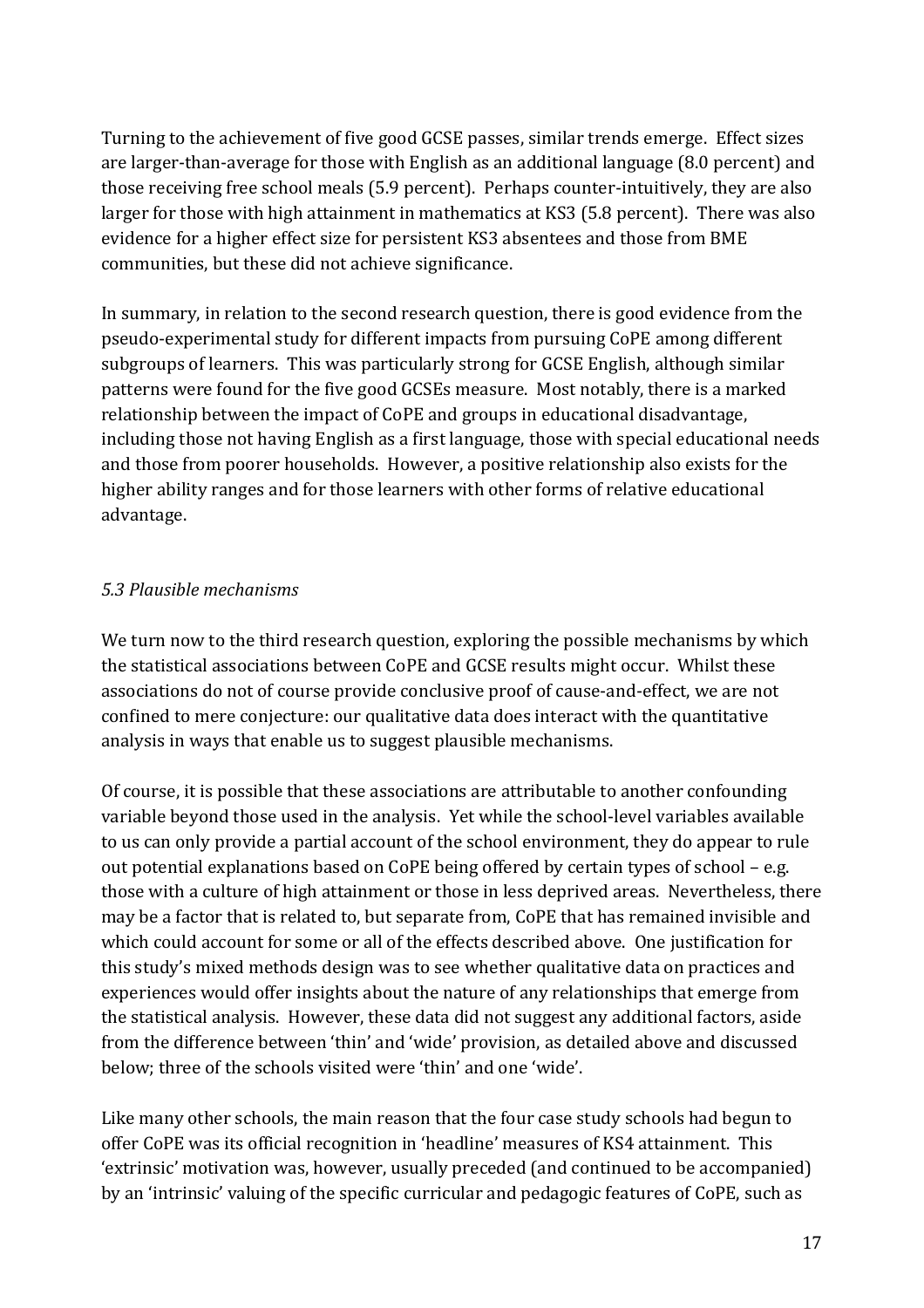the modular structure, the 'plan-do-review' sequence, the harnessing of pupil interests and the diversity of accepted forms of recording of activity and learning that it encompasses. As one teacher, responsible for the provision, put it:

'When we started with CoPE we were just looking to increase our five A\* to C, but now we are at 92% A\* to C we do it because it is a good course.'

In all four schools, staff were clear that an advantage of CoPE was that it enabled some students to attain good GCSE passes who would be unlikely to do so without it. In one school, a senior manager described how they had a number of students who were predicted to attain at least a grade C in both English and Mathematics GCSEs, but who were unlikely to achieve three more passes of C and above to make up the required five of the 'threshold': CoPE was the device through which the school sought to avoid what he termed this 'dangerous situation', and it was used here as a vehicle for focused work that would yield a GCSE equivalent in its own right whilst supporting the student across their other examined subjects. The other three case study schools were less apparently instrumental in this sense, but in all of them staff commented at length on the range of skills that students were able to develop within CoPE, and on what they saw as a positive impact on the rest of the students' school work. For one senior member of staff, CoPE was, in addition, vital for progression and success at the next level:

'We find that those that are doing CoPE when they get into the sixth form are much better at researching and project work or even just better at formatting and laying out a page and making it look presentable'.

Our student interviewees were not chosen at random, with school staff arranging the focus groups. With this in mind, we were nevertheless struck by how unremittingly positive the learners were about CoPE in contrast to other areas of school life (about which they were often highly critical). Amongst its most celebrated features were: its clear relevance to life beyond the school gates (a relevance many students found it hard to see in their 'mainstream' schooling); its developing of skills that were useful in other areas of schoolwork; the lack of examinations; a sense of achievement and enjoyment in learning. Such views were underscored by staff experiences:

'We had a Year 11 parents' evening quite recently, and a young man was sitting in there with his father. His father said "When this [CoPE] started in Year 9, I thought this is going to be a waste of time, just keeping him busy". But he came along [to the parents' evening] and said "I have to apologise to you because I think this course has done a huge amount for my son in terms of confidence and the way he is progressing with other subjects in school."'

All staff interviewed who were closely involved in CoPE thought there was a beneficial link between the pursuit of CoPE and student engagement, attendance, motivation and confidence, and only varied slightly in how certain they were of these effects. Several staff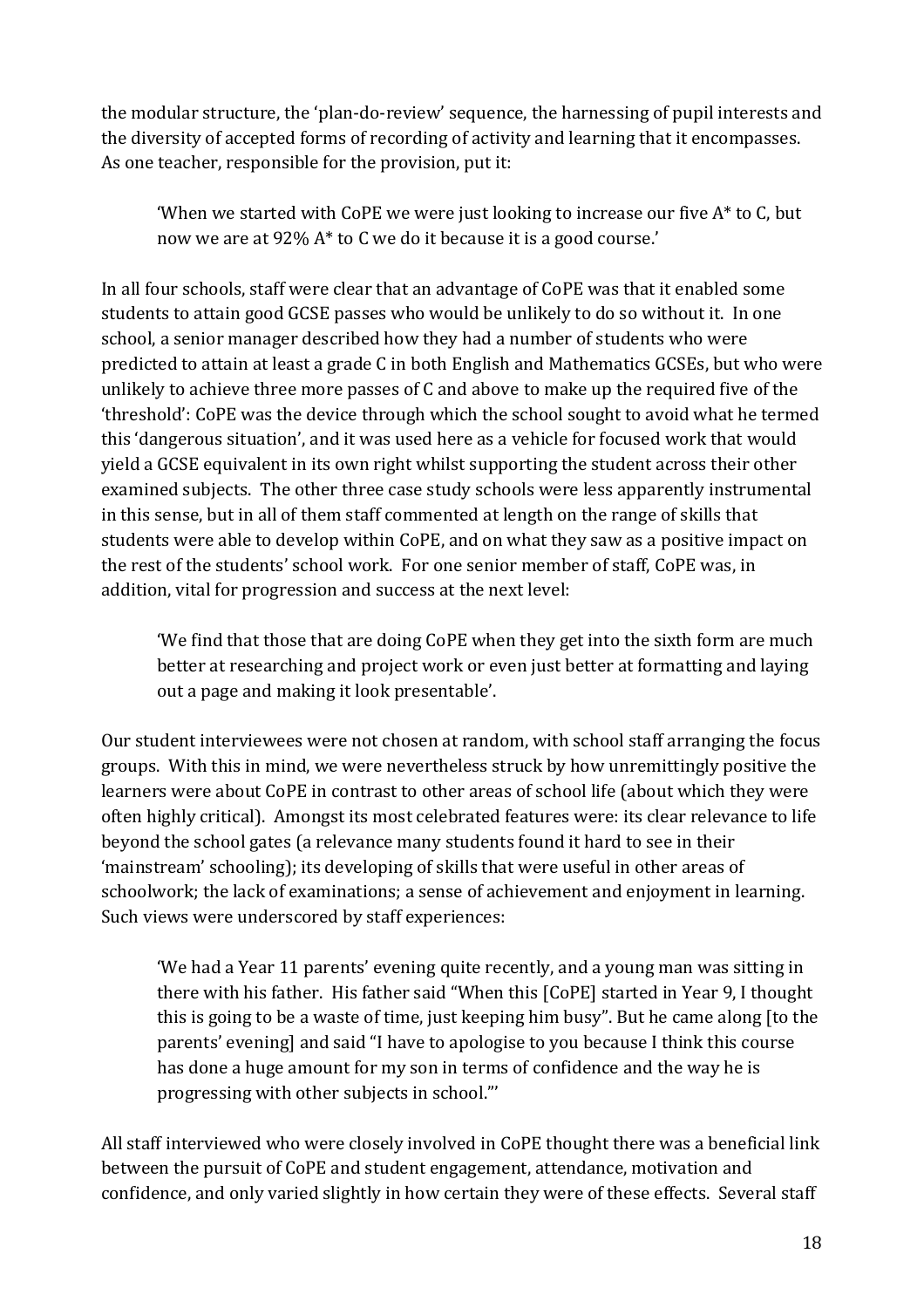gave example after example of learners whose relationship to (and achievement within) school had changed after they became involved in CoPE. Taken together, our qualitative data strongly suggests that CoPE has an impact on GCSE outcomes in one of three ways, although these overlap and are not mutually exclusive (Figure 2).



*Figure 2: Putative model for causal relationship between CoPE and GCSE outcomes* 

Firstly, we heard and saw evidence that for some students, CoPE appears to *develop skills and practices that can readily 'transfer'*, one learner volunteering that 'CoPE gives us skills for the rest of our GCSEs'. This includes (but is not limited to) written communication, which may help to explain the strong relationship between CoPE and GCSE English reported above. The generation of the portfolio that is used to assess CoPE requires the production of a large quantity of written work that enables learners to improve their ability to marshal information and to write clearly and accurately. Many CoPE 'challenges' also promote research skills that are relevant to subjects such as history or geography, where small-scale enquiries are common within coursework. In addition, teaching staff felt that the 'plan-do-review' process promoted a structured approach to learning; one described how this had impacted on one learner and how that experience was filtering more widely through the school:

'Because [a student] worked through the PDRs [plan-do-review worksheets], it gave her structure to her studies. Now she did actually use that elsewhere, it gave her a sort of technique. And what I am trying to do, with some encouragement from the senior staff, is to try to introduce this lower down the school. [CoPE] has got a very effective framework for planning… if it was standardised across the school, I think that would be a very effective thing to do.'

Secondly, CoPE appears to provide a site for *enjoyment in learning and experiences of achieving success*, both of which students are likely to find motivating. The modular nature of the CoPE curriculum gives learners the opportunity to achieve a series of milestones on the way to completion of the full qualification. These small successes appear to provide a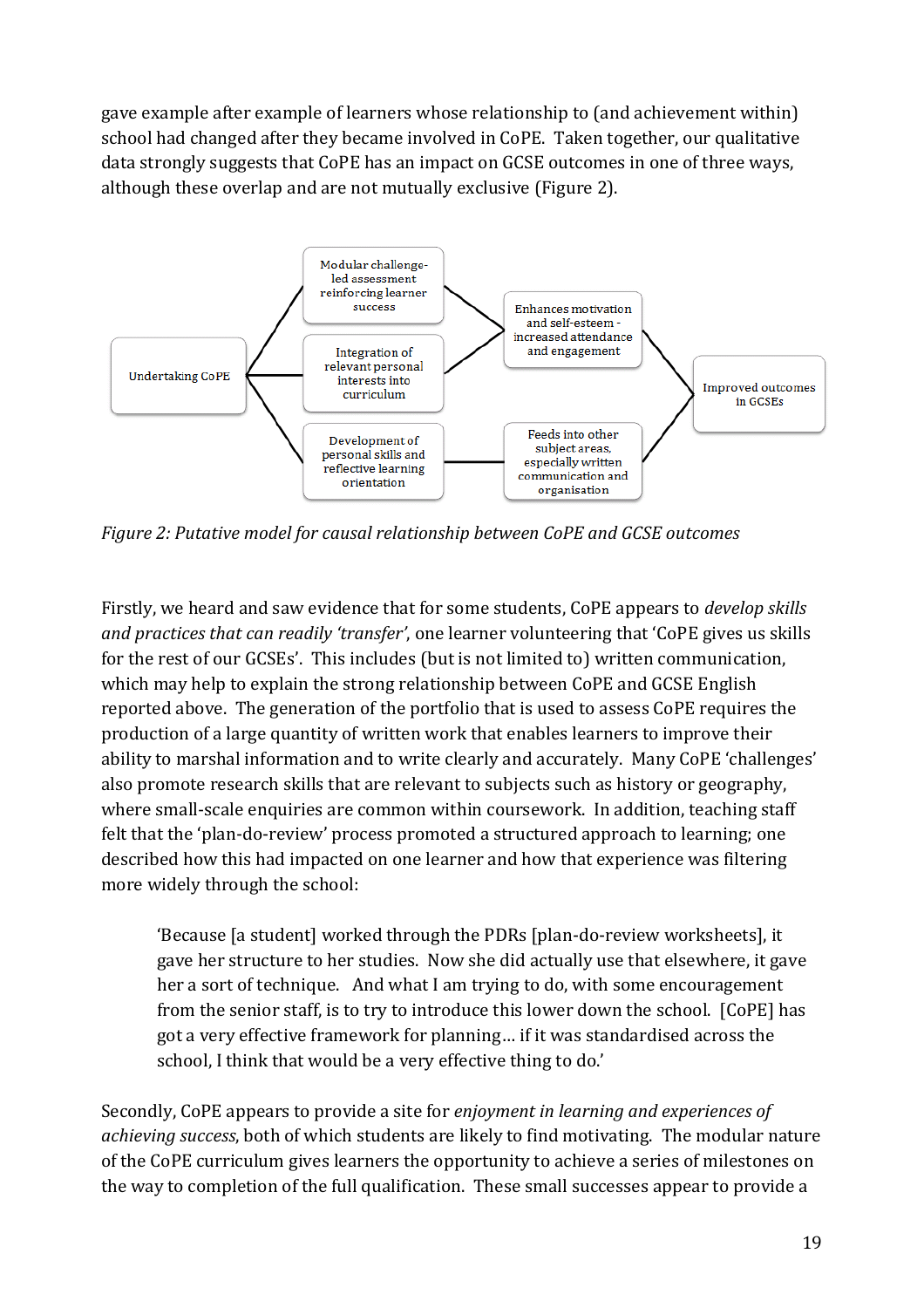confidence and self-esteem boost, especially those for whom educational success is rare; in one school visited, the learners were very keen to show off their CoPE portfolios to the research team. It was clear that there was significant enjoyment associated with CoPE for nearly all of the interviewed learners; Griffiths (2012) asserts that this form of personal revelation is vital to effective education. The social context of learning was also important, as one learner explained:

'I need a lot of motivation to do things and so sometimes it's better if I've got someone to work with me rather than working on my own so the group work is better for me.'

Others pointed to the active involvement of teachers in their day-to-day learning as engaging them in ways that did not happen in other classrooms. The portfolio of evidence provides continuous formative assessment, with an ongoing and personalised feedback loop between learner and teacher, where the former produces work through 'challenges' that they reflect upon and about which the latter provides their own commentary. This focused approach is clearly time-intensive and it is worth noting that CoPE in three of the four schools visited was delivered with a significantly lower staff/student ratio than GCSE classes.

Thirdly, CoPE appears to *draw upon a wider base of knowledge and activity* than much of the subject-based learning linked to GCSEs. This connection with (and recognition of) things that learners already know and can do, or want to know more about, is likely to generate experiences of a link between school and lives outside school that is otherwise much harder to appreciate; one learner explained, 'I want to come to CoPE [sessions] because I am learning about things that I want to know about'. CoPE was therefore associated for some with an increased relevance of school to 'real life', with a concomitant increase in engagement in school in the round, with a linkage to work experience placements being strongly valued by some learners. CoPE was even reported as having a role in reducing absenteeism:

'We have some students that are truanting PE [physical education] and that means that they are likely to be missing lessons either side, so we have got them doing CoPE because it means they turn up and are then in school and don't miss the other lessons either.'

We saw and heard about many other examples of learners engaged in projects which called upon interests they had developed beyond school, or which represented a fresh approach to matters located within the school. A good example of the latter in our fieldnotes was where a small group of students had 'project managed' aspects of an Ofsted visit, including the catering.

#### **6. Discussion**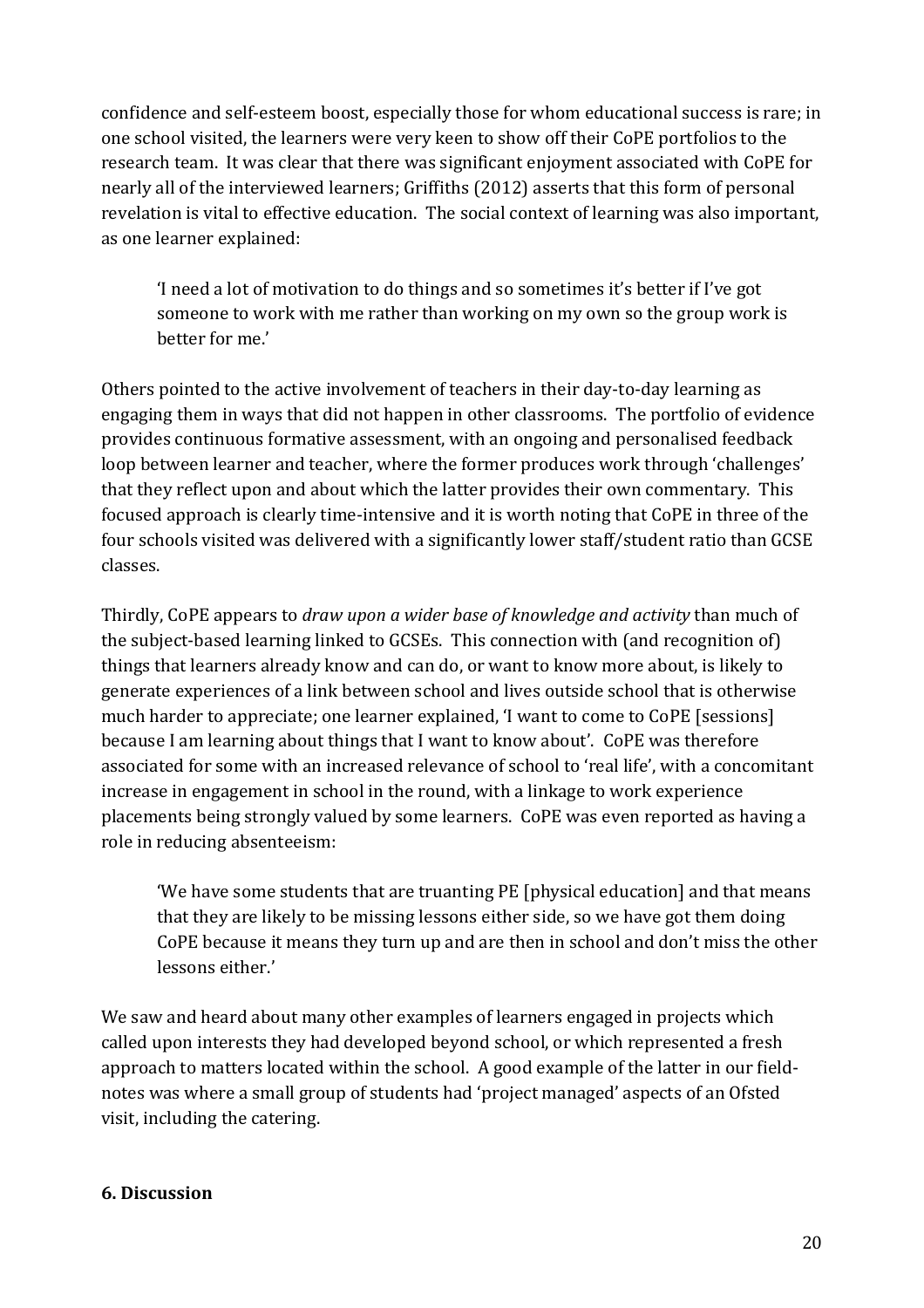To summarise, our quantitative analysis strongly suggests that, once a wide range of other variables is taken into account, undertaking CoPE has a significant relationship with outcomes in GCSEs and that this relationship is stronger amongst groups with the greatest educational disadvantage. These findings were found to be consistent with the experiences of teachers and learners, and taken together, the data suggest plausible mechanisms by which CoPE might exert a positive causal influence on attainment in traditional GCSE subjects.

This relationship is strongly mediated by the context in which CoPE is delivered, being positive in 'wide' schools, but seemingly negative in 'thin' schools. It is important to briefly consider this apparent paradox. In 'thin' schools, the cohort undertaking CoPE tend to be those learners who had suffered educational setbacks, either due to external events or behavioural issues. They were selected by the school as being likely to benefit from the learner-centred, challenge-led and portfolio-building approach of CoPE. They were generally expected not to be in a position to achieve their potential at KS4. For this group, CoPE was part of a strategy of educational (re)engagement designed to bolster attendance, confidence and/or a culture of achievement. However, this input was not generally sufficient to propel these learners on to the highest grades, even if their KS3 attainment suggested they were capable of them. In other words, CoPE may have been able to mitigate some of the educational disadvantage and disruption for this group, but not completely overcome it. Qualitative data supported this hypothesis, with teachers and learners reporting improvements, but not sufficient to compensate for their situational disadvantages.

While this type of learner was also present within the CoPE cohort in the 'wide' schools, they were generally outnumbered by other learners with little or no particular disadvantage relative to their KS3 attainment. In these schools, CoPE was seen as part of a mainstream educational offer, alongside GCSEs and/or vocational qualifications. It was for this reason that 'wide provision' schools were chosen for the pseudo-experimental study; it was this group that provided the most realistic representation of CoPE as provision *alongside* GCSEs.

Furthermore, if the regression models are examined with respect to individuals who did not take CoPE, we find that there is no significant difference between the three categories of school. In other words, if they are not themselves taking CoPE, similar learners achieve similar results regardless of whether the school offers CoPE or not. This suggests that it is not some unknown feature of the school that is responsible for the different attainment patterns in the 'thin' and 'wide' schools. We therefore argue that the estimated effect sizes for learners taking CoPE in 'wide' schools are a realistic appraisal of the impact of CoPE, amounting to a 11 percent increase in the likelihood of achieving a good pass in English and an 19 percent increase for the five good GCSE passes measure.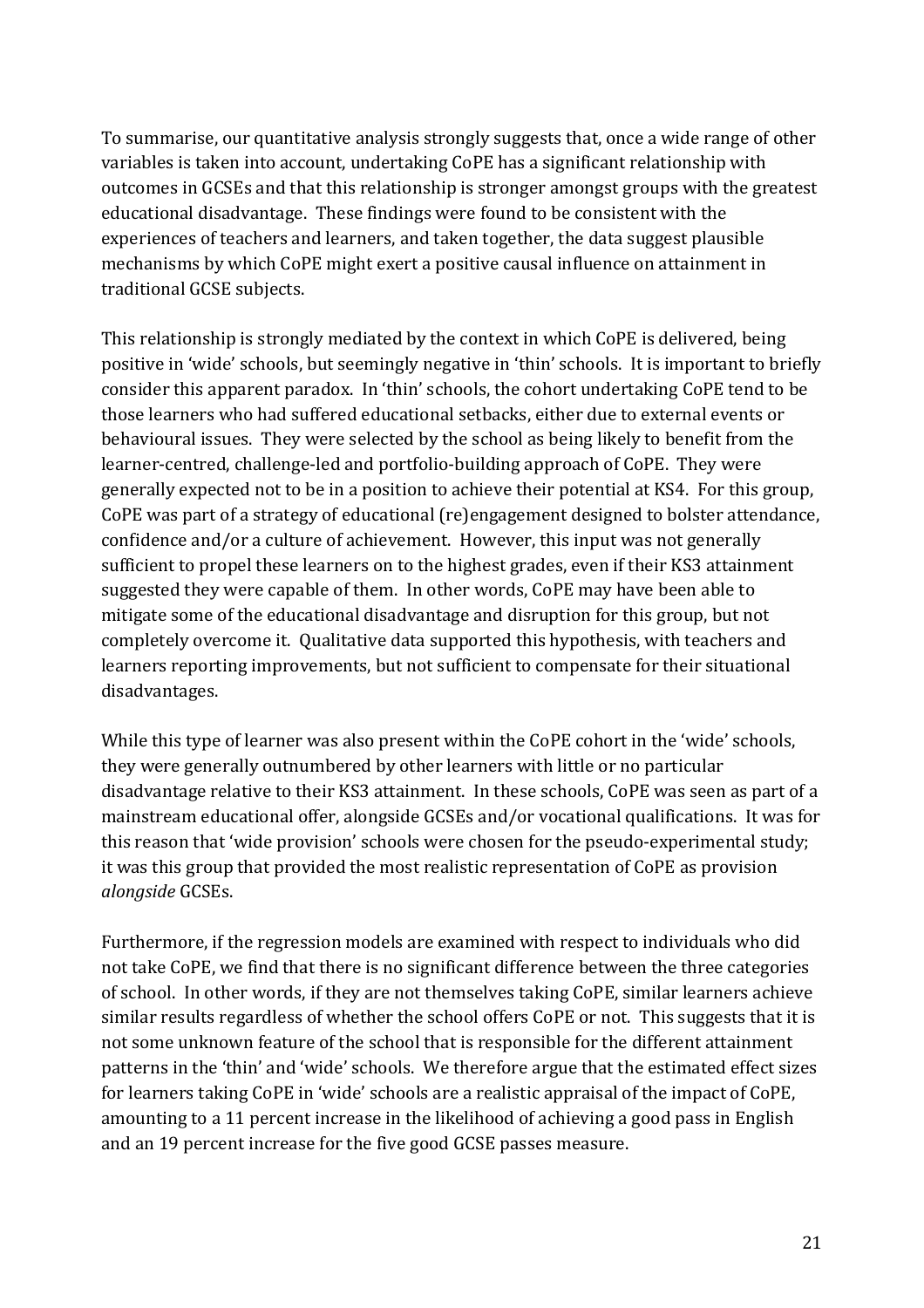One particular contribution of the pseudo-experimental part of the study is the finding that the impact of CoPE is greater for certain groups of learners. We note that these groups correspond well with those that may feel most distant from the mainstream academic curriculum. This includes those in the lower ability range, those with English as an additional language and those with special educational needs, who may find their other classrooms to be places where they do not experience success and where they may struggle to participate fully in the learning activities. For these learners, the portfolio-led approach that provides structured opportunities to develop learning skills and confidence in their identities as learners is likely to be of particular importance. Similarly, the impact is greater for those learners from minority ethnic communities and those receiving free school meals, where the negotiation of a culturally-responsive curriculum (Ladson-Billings, 1995) and a respectful pedagogy (Lupton & Hempel-Jorgensen, 2012) may have an especially important role to play; Whitty (2010, p.40) asserts that 'we [educators] have an obligation to explore ways of making connections between school and non-school knowledge' as a step towards making schools more relevant for those most likely to feel excluded from them and as part of a balanced curriculum that continues to include 'powerful knowledge' (Young, 2008).

Furthermore, Whitty (2010) points to the tendency to dichotomise 'knowledge' and 'skills', but also to examples in which educational aims are framed to incorporate both in a productive model. Our evidence suggests that it is likely that when it is provided alongside GCSEs, CoPE is able to provide a curriculum space which offers learners the scope to develop a learning orientation of the type described by Watkins (2010) and Sahlberg (2007). While the supposition is that most learners acquire these skills through the mainstream curriculum, CoPE 'front windows' them, with learners having to demonstrate competence through a portfolio compiled at a pace and with content that respects the individual. Indeed, the skills that are made manifest in CoPE closely mirror those that have been identified over the last two decades as underpinning effective learning, including through to higher education and into graduate level employment, by creating 'independent enquirers, creative thinkers, reflective learners, team workers, self-managers and effective participants' (QCA, 2007, p.1).

Of course, it could be argued that the provision of skills-based qualifications is not a prerequisite for developing such skills during KS4. There are clearly other possible models of delivery, including integration into GCSE curricula or through stand-alone sessions, although schools have struggled to implement such initiatives in the past, due to resistance from subject-focused teaching staff concerned about the squeezing of traditional content or perceived 'initiative overload' (Braun, Maguire & Ball, 2010). However, we argue that the framework provided by CoPE – with the 'plan-do-review' approach, dedicated curriculum space, formative feedback and utilisation of external interests – provides a rich environment for this to occur. Indeed, our research finds a positive relationship between CoPE and GCSE outcomes even among higher ability learners.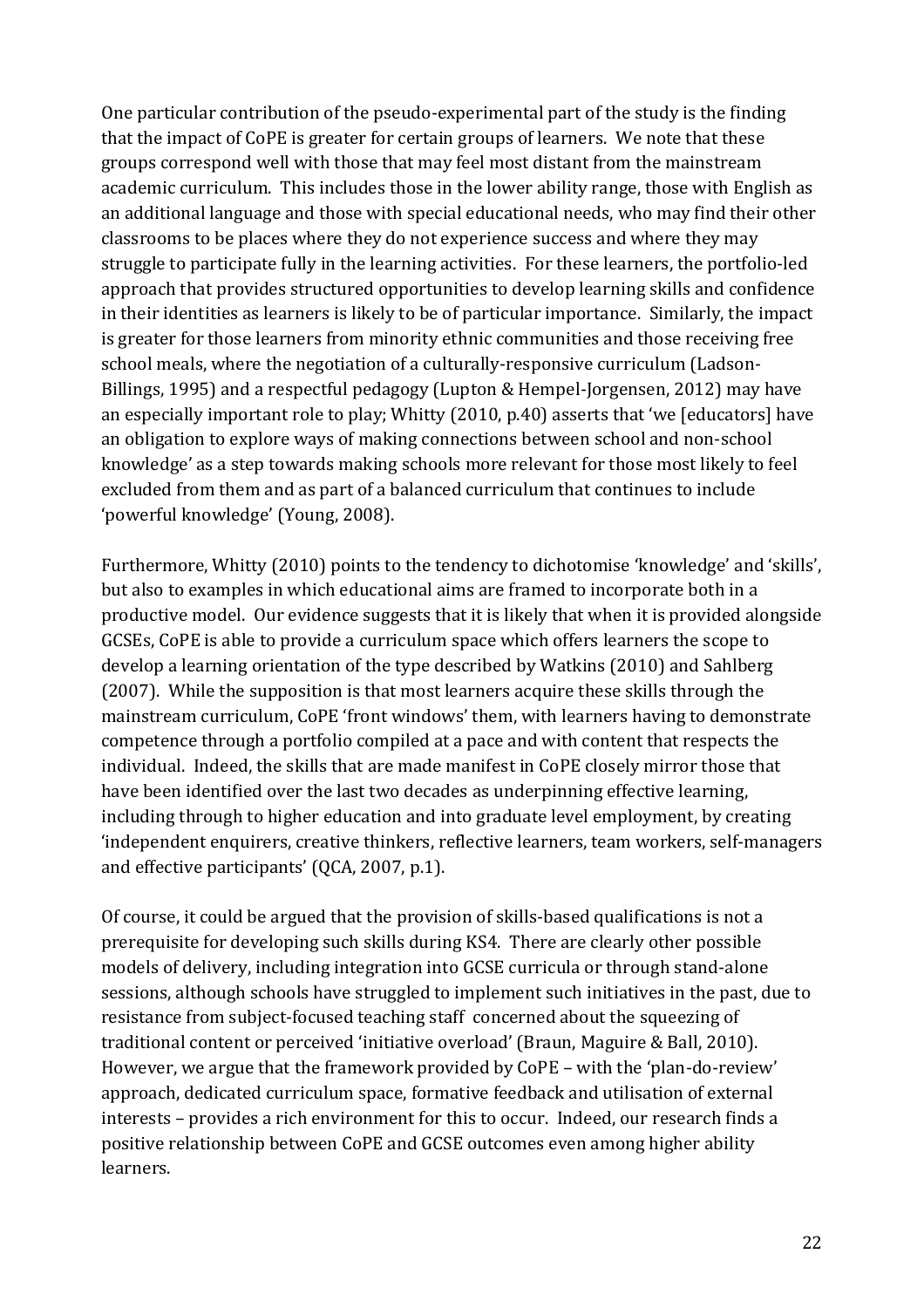While the idea of transfer of such skills between different settings can be challenged (Hyland & Johnson, 1998; Hager & Hodkinson, 2009), our analysis does provide a degree of empirical evidence of transferability, across contemporaneous elements of the KS4 curriculum, from CoPE to GCSEs. It may even suggest that some learners benefit from a 'symbiosis' between the two different approaches, along the lines suggested by Doyle (2012). Indeed, if CoPE is successful in developing skills around writing, research and selfreflection, it is hard to see how this would not impact positively on learning and measured attainment in academic subject-based courses that are pursued at the same time.

It would appear, therefore, that prior to its downgrading, CoPE (and potentially other skills-based qualifications) was very likely indeed to be making two distinct contributions to GCSE results. The first and obvious one is that it was offering learners an alternative means of achieving a 'GCSE equivalent' pass, to both their benefit and that of the school. However, secondly and more importantly, the skills and practices of CoPE seem likely to have been transferring into academic (and potentially vocational) courses and raising attainment therein, especially for disadvantaged learners.

#### **7. Conclusions and implications for policy**

The research reported here attends directly to the issues signalled by Wolf (2011), in that it critically examines the contribution made by one particular qualification to performance indicators at KS4. To our knowledge, the role of skills-led qualifications in promoting traditional forms of attainment has not been examined before and we are not aware of any research evidence that would provide grounds for arguing that such qualifications do *not*  contribute in a meaningful way to the general achievement of learners. We have examined this through the lens of one such qualification which is both well-established and wellregarded. Clearly we are unable to determine whether the reported results are a feature of this particular qualification or of the wider family of skills-led qualifications.

The recent removal of skills-led qualifications from headline performance measures is puzzling in this regard, and may be the product of a category error – a mistaken classification as 'vocational' qualifications and thus within the purview of the Wolf Review and equally subject to the policy decisions based upon it. If this is the case it may be described as both unfair and unfortunate; condemned as 'by-catch'. Skills-led qualifications are neither vocational nor academic in any normal characterisation of those terms: they are instead driven by a distinct process that is compatible with either vocational or academic qualifications or combinations of the two. Given the performative pressures on schools, the removal of skills-led qualifications from headline quality measures means that schools are much less likely to offer them, and this may inadvertently deny thousands of learners access to programmes that we believe are demonstrably supportive of their development of a range of valued skills, processes and practices. As outlined earlier, Watkins (2010, p.5) uses a broad international evidence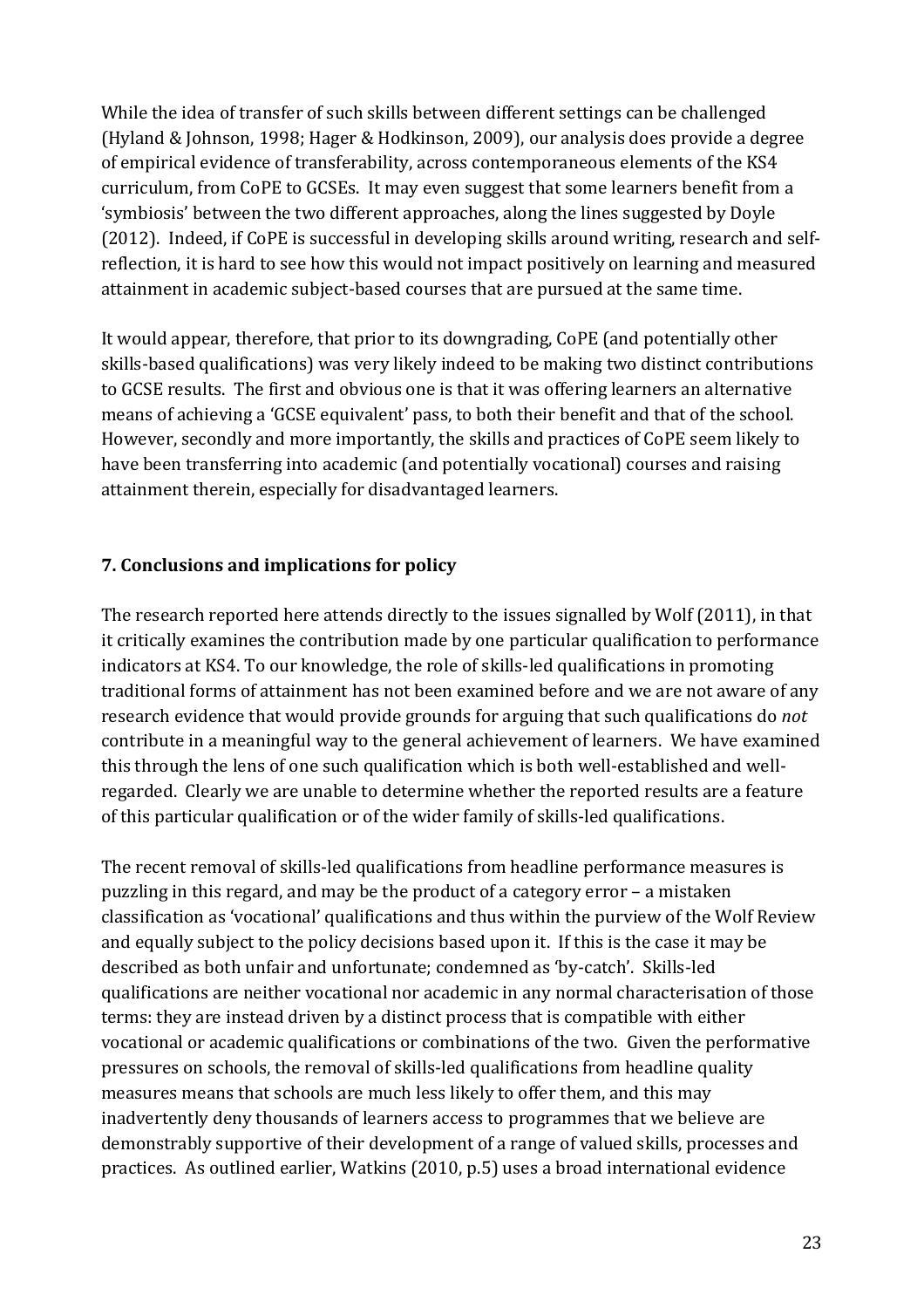base to argue that it is precisely this sort of learning orientation that is 'central to achievement'.

Indeed, in a period where the clamour to import educational ideas from countries constructed as more successful than the UK runs rife, it is paradoxical that this very concept of learning orientation – considered vital in Finland, for example (Sahlberg, 2007) – is not one that presently holds much currency. If Elliott (2014) is correct, future governments should be looking to ways of promoting engagement and motivation in order to compete internationally; areas where the UK languishes behind (West, 2010). Instead, the drive to increase 'standards' is most likely to see schools focus curriculum time on academic subjects (Lupton & Hempel-Jorgensen, 2012).

We argue, therefore, that an unintended consequence of the policy change on skills-led qualifications is that learners and schools may both see a fall in their performance against accepted standards and that some of the former may also move through KS4 with a less well-developed learning orientation. This effect is most likely to manifest for those learners with the greatest disadvantage, for whom skills-based qualifications are a means of building confidence, motivation, enjoyment and a positive relationship with the school. Given recent debates about 'powerful knowledge' and its capacity to enhance opportunity for disadvantaged learners, this outcome is deeply, and chillingly, ironic.

Whilst it is beyond the scope of this present paper to explore in detail the implications for current debates about 'powerful knowledge' (Young, 2009) our research evidence on the impact of one skills-led qualification on GCSE outcomes suggests that it is simplistic and unhelpful to treat the two entities as if they were somehow mutually exclusive or merely representative of opposite alternatives, a point others have made before (see Whitty, 2010). Pursuing skills-led qualifications alongside GCSEs appear to provide a significant uplift in KS4 attainment, which strongly suggests they have an important role in making 'powerful knowledge' more widely accessible.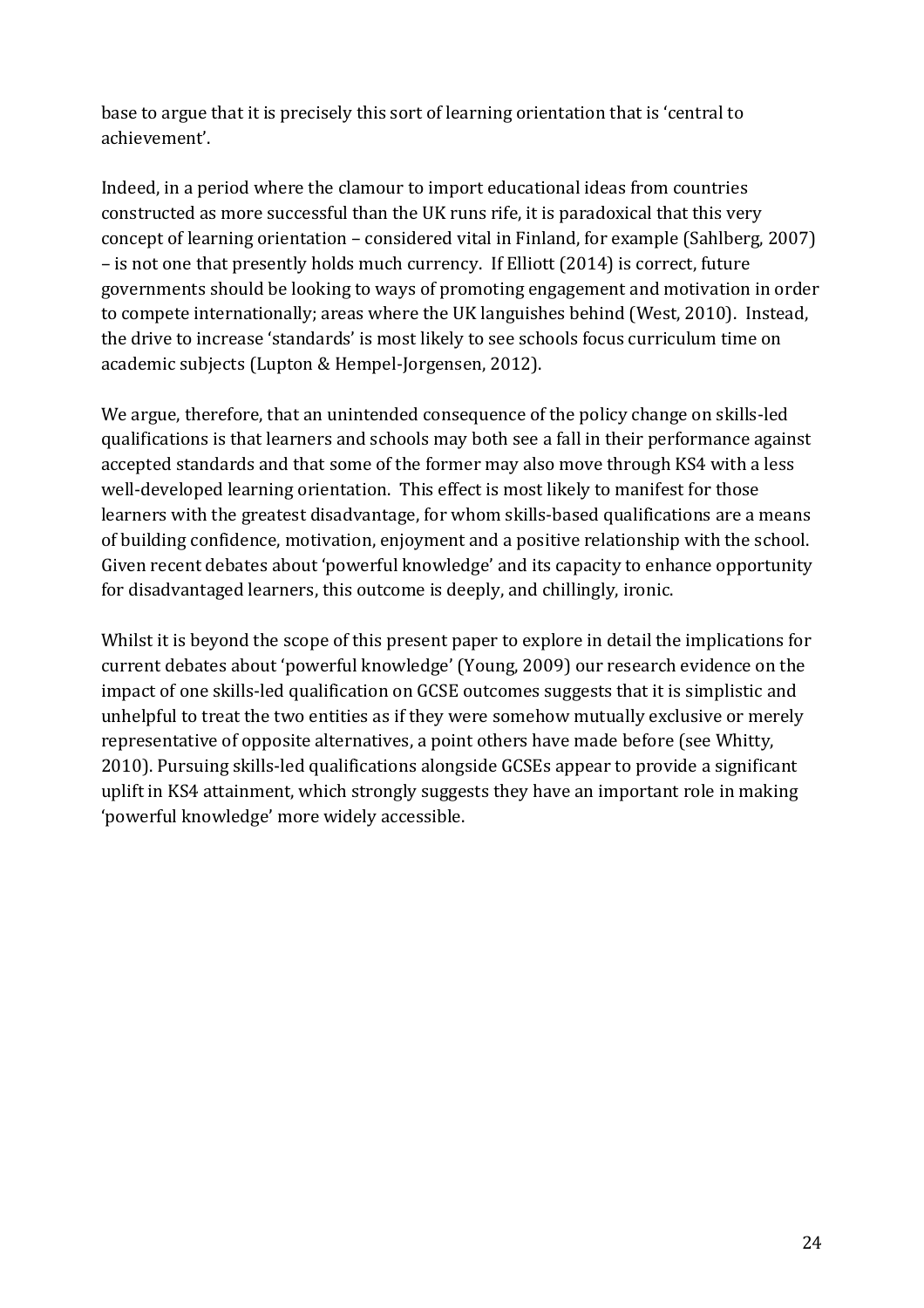**Did not achieve good English pass Achieved good English pass No CoPE group (n=3,557)** 33.5% (1,190) 66.5% (2,367) **CoPE group (n=3,557)** 29.3% (1,041) 70.7% (2,516) **All (N=7,114) 31.4% (2,231) 68.6% (4,813)** 

*Table 1: Good pass in GCSE English, by 'imagined' schools*

*Table 2: Five good GCSE passes, by 'imagined' schools*

|                           | Did not achieve 5<br>good GCSE passes | Achieved 5 good<br><b>GCSE</b> passes |
|---------------------------|---------------------------------------|---------------------------------------|
| No CoPE group $(n=3,557)$ | 46.8% (1,663)                         | 53.2% (1,894)                         |
| CoPE group $(n=3,557)$    | 43.8% (1,559)                         | 56.2% (1,998)                         |
| All $(N=7,114)$           | 45.3% (3,222)                         | 54.7% (3,892)                         |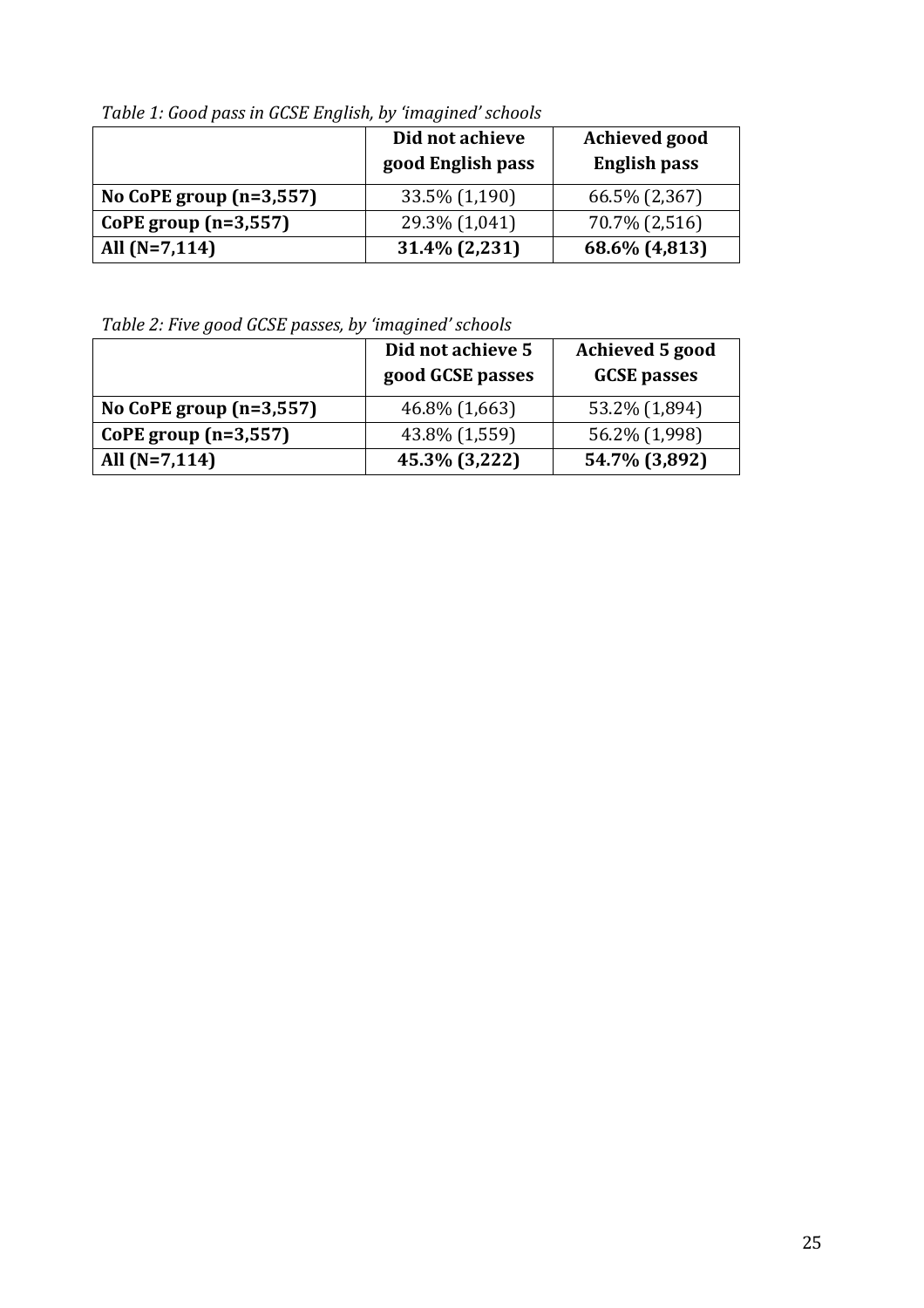|                                                      | $\bf{B}$ | <b>SE</b> | t          | $\mathbf{p}$ | <b>OR</b> | Est. RL |
|------------------------------------------------------|----------|-----------|------------|--------------|-----------|---------|
| Intercept                                            | $-648$   | .065      | $-9.966$   | < .001       | .523      | .781    |
| <b>School level variables:</b>                       |          |           |            |              |           |         |
| Pass rate for English and Maths                      | .030     | .001      | 29.640     | < .001       | 1.031     | 1.009   |
| at grades A* to C                                    |          |           |            |              |           |         |
| Neighbourhood deprivation rate                       | .008     | .001      | 12.426     | < .001       | 1.008     | 1.002   |
| <b>Individual level variables:</b>                   |          |           |            |              |           |         |
| KS3 English attainment                               |          |           |            |              |           |         |
| (Reference = Level 5)                                |          |           |            |              |           |         |
| Level 2 and below                                    | $-4.799$ | .055      | $-87.959$  | < .001       | .008      | .026    |
| Level 3<br>$\Box$                                    | $-4.068$ | .044      | -93.498    | < .001       | .017      | .053    |
| Level 4<br>$\overline{\phantom{a}}$                  | $-2.400$ | .013      | $-189.754$ | < .001       | .091      | .246    |
| Level 6<br>$\blacksquare$                            | 2.805    | .019      | 146.578    | < .001       | 16.527    | 1.405   |
| Level 7<br>$\overline{a}$                            | 4.973    | .094      | 52.765     | < .001       | 144.507   | 1.439   |
| Gender (Reference = male)                            | .237     | .009      | 25.233     | < .001       | 1.267     | 1.069   |
| Ethnicity (Reference = white):                       |          |           |            |              |           |         |
| <b>BME</b>                                           | .245     | .018      | 13.265     | < .001       | 1.278     | 1.072   |
| Unknown                                              | $-068$   | .044      | $-1.551$   | .121         | .935      | .979    |
| Special educational needs                            | $-942$   | .011      | $-84.674$  | < .001       | .390      | .676    |
| (Reference = no)                                     |          |           |            |              |           |         |
| Free school meals (Reference =                       | $-459$   | .013      | $-33.971$  | < .001       | .632      | .848    |
| no)                                                  |          |           |            |              |           |         |
| English as additional language                       | .332     | .022      | 14.821     | < .001       | 1.393     | 1.095   |
| (Reference = no)                                     |          |           |            |              |           |         |
| Persistent KS3 absentee                              | $-915$   | .025      | $-37.189$  | < 001        | .400      | .685    |
| (Reference = no)                                     |          |           |            |              |           |         |
| CoPE (Reference = 'no CoPE                           |          |           |            |              |           |         |
| offered in school'):                                 |          |           |            |              |           |         |
| Did not undertake CoPE                               | < .001   | .029      | $-.001$    | .999         | 1.000     | 1.000   |
| in 'thin' school                                     |          |           |            |              |           |         |
| Undertook CoPE in 'thin'<br>$\overline{\phantom{a}}$ | $-772$   | .051      | $-15.111$  | < 001        | .462      | .737    |
| school                                               |          |           |            |              |           |         |
| Did not undertake CoPE<br>$\overline{a}$             | .001     | .117      | .007       | .995         | 1.001     | 1.000   |
| in 'wide' school                                     |          |           |            |              |           |         |
| Undertook CoPE in<br>$\overline{a}$                  | .399     | .116      | 3.444      | .001         | 1.491     | 1.112   |
| 'wide' school                                        |          |           |            |              |           |         |

*Table 3: Regression model for GCSE English at grades A\* to C*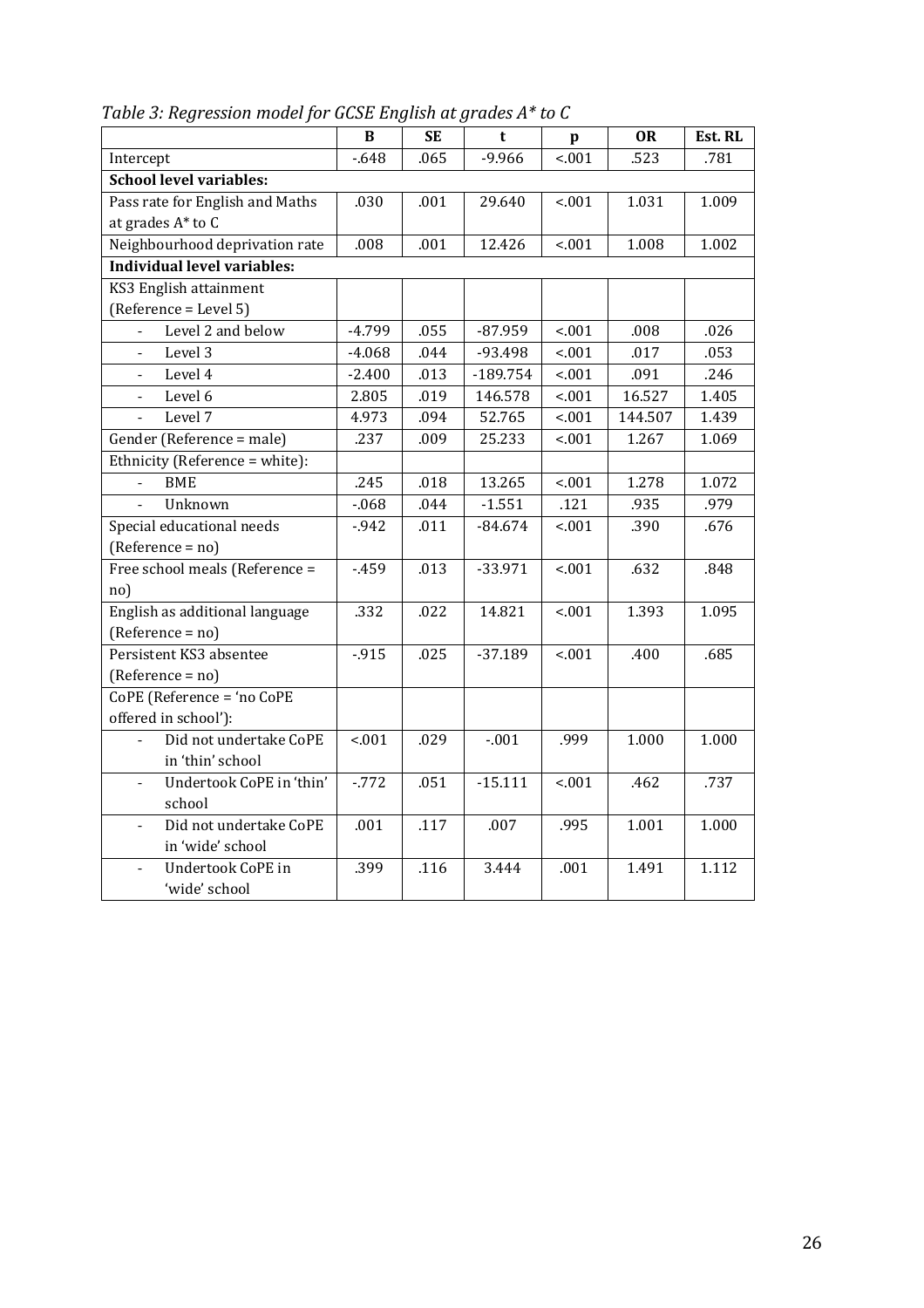*Table 4: Regression model for five GCSE passes at A\* to C including English and maths, excluding equivalent qualifications* 

|                                                    | B        | <b>SE</b> | t         | p       | <b>OR</b> | Est. RL |  |
|----------------------------------------------------|----------|-----------|-----------|---------|-----------|---------|--|
| Intercept                                          | $-2.709$ | .057      | $-47.657$ | < .001  | .067      | .145    |  |
| <b>School level variables:</b>                     |          |           |           |         |           |         |  |
| Pass rate for English and Maths                    | .026     | .001      | 29.416    | < 001   | 1.026     | 1.011   |  |
| at grades A* to C                                  |          |           |           |         |           |         |  |
| Neighbourhood deprivation rate                     | .012     | .001      | 21.332    | < .001  | 1.012     | 1.005   |  |
| <b>Individual level variables:</b>                 |          |           |           |         |           |         |  |
| KS3 English attainment                             |          |           |           |         |           |         |  |
| (Reference = Level 5)                              |          |           |           |         |           |         |  |
| Level 2 and below                                  | $-2.660$ | .083      | $-31.887$ | < .001  | .070      | .151    |  |
| Level 3                                            | $-2.749$ | .072      | -37.997   | < .001  | .064      | .139    |  |
| Level 4<br>$\overline{\phantom{a}}$                | $-1.565$ | .018      | $-88.469$ | < 001   | .209      | .385    |  |
| Level 6                                            | 1.227    | .012      | 98.770    | < .001  | 3.409     | 1.425   |  |
| Level 7                                            | 2.024    | .036      | 55.644    | < .001  | 7.568     | 1.578   |  |
| KS3 mathematics attainment                         |          |           |           |         |           |         |  |
| (Reference = Level 5)                              |          |           |           |         |           |         |  |
| Level 2 and below                                  | $-1.642$ | .120      | $-13.686$ | < .001  | .194      | .363    |  |
| Level 3<br>$\overline{\phantom{0}}$                | $-4.109$ | .146      | $-28.135$ | < 001   | .016      | .037    |  |
| Level 4                                            | $-2.166$ | .027      | $-81.013$ | < 001   | .115      | .235    |  |
| Level 6                                            | 1.848    | .011      | 169.696   | < .001  | 6.349     | 1.552   |  |
| Level 7<br>$\overline{\phantom{a}}$                | 3.343    | .017      | 198.715   | < 001   | 28.295    | 1.687   |  |
| Level 8                                            | 4.667    | .055      | 84.265    | < .001  | 106.390   | 1.718   |  |
| Gender (Reference = male)                          | .400     | .100      | 38.466    | < 001   | 1.492     | 1.162   |  |
| Ethnicity (Reference = white):                     |          |           |           |         |           |         |  |
| <b>BME</b>                                         | .286     | .019      | 14.270    | < .001  | 1.331     | 1.117   |  |
| Unknown                                            | $-121$   | .045      | $-2.663$  | .008    | .886      | .948    |  |
| Special educational needs                          | $-671$   | .013      | $-50.672$ | < 001   | .511      | .712    |  |
| $(Reference = no)$                                 |          |           |           |         |           |         |  |
| Free school meals (Reference =                     | $-441$   | $-015$    | $-28.672$ | < 001   | .643      | .810    |  |
| no)                                                |          |           |           |         |           |         |  |
| English as additional language                     | .558     | .024      | 23.267    | < .001  | 1.747     | 1.220   |  |
| (Reference = no)                                   |          |           |           |         |           |         |  |
| Persistent KS3 absentee                            | $-1.021$ | .031      | $-33.153$ | $-0.01$ | .360      | .571    |  |
| $(Reference = no)$                                 |          |           |           |         |           |         |  |
| CoPE (Reference = 'no CoPE                         |          |           |           |         |           |         |  |
| offered in school'):                               |          |           |           |         |           |         |  |
| Did not undertake CoPE                             | .028     | .025      | 1.130     | .258    | 1.028     | 1.012   |  |
| in 'thin' school                                   |          |           |           |         |           |         |  |
| Undertook CoPE in 'thin'                           | $-452$   | .060      | $-7.470$  | < 001   | .637      | .806    |  |
| school                                             |          |           |           |         |           |         |  |
| Did not undertake CoPE<br>$\overline{\phantom{a}}$ | .075     | .104      | .718      | .473    | 1.078     | 1.031   |  |
| in 'wide' school                                   |          |           |           |         |           |         |  |
| Undertook CoPE in                                  | .464     | .102      | 4.537     | < 001   | 1.590     | 1.186   |  |
| 'wide' school                                      |          |           |           |         |           |         |  |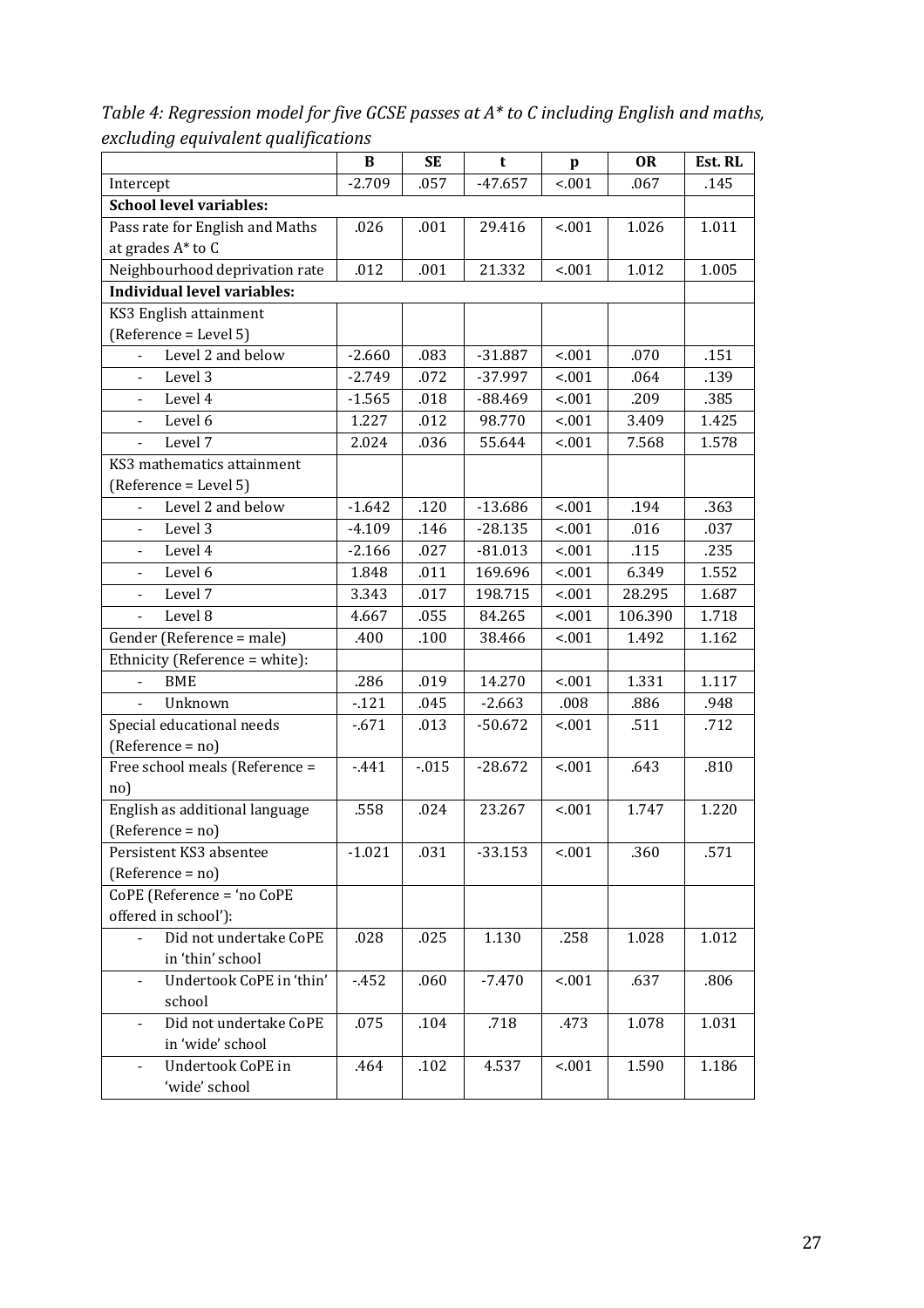|             |                | Pass     | Pass     | Diff. | No. of | $X2$ test | p      |
|-------------|----------------|----------|----------|-------|--------|-----------|--------|
|             |                | rate -   | rate-    |       | pairs  | (all      | value  |
|             |                | CoPE     | non-     |       |        | 1df       |        |
|             |                | 'school' | CoPE     |       |        |           |        |
|             |                |          | 'school' |       |        |           |        |
| KS3 English | Low $(L5)$     | 21.3     | 11.9     | 9.4   | 779    | 24.678    | < .001 |
|             | Average (L5)   | 73.4     | 69.8     | 3.6   | 1,555  | 4.784     | .029   |
|             | High(>L5)      | 98.9     | 97.1     | 1.8   | 1,223  | 9.184     | .002   |
| Gender      | Male           | 62.2     | 58.0     | 4.2   | 1,589  | 5.892     | .015   |
|             | Female         | 77.6     | 73.4     | 4.2   | 1,968  | 9.238     | .002   |
| Ethnicity   | White          | 69.0     | 65.7     | 3.3   | 2,992  | 7.446     | .006   |
|             | <b>BME</b>     | 80.1     | 70.6     | 9.5   | 523    | 12.863    | < .001 |
|             | Unknown        | 78.6     | 78.6     | 0.0   | 42     | .000      | 1.000  |
| <b>SEN</b>  | Yes            | 45.0     | 38.6     | 6.4   | 977    | 8.349     | .004   |
|             | N <sub>o</sub> | 80.5     | 77.1     | 3.4   | 2,580  | 8.579     | .003   |
| <b>FSM</b>  | Yes            | 59.2     | 52.5     | 6.7   | 579    | 5.327     | .021   |
|             | N <sub>o</sub> | 73.0     | 69.3     | 3.7   | 2,978  | 9.891     | .002   |
| EAL         | Yes            | 82.1     | 73.1     | 9.0   | 364    | 8.608     | .003   |
|             | No             | 69.4     | 65.8     | 3.6   | 3,193  | 9.623     | .002   |
| Absentee    | Yes            | 44.4     | 34.4     | 10.0  | 90     | 1.884     | .170   |
|             | N <sub>o</sub> | 71.4     | 67.4     | 4.0   | 3,467  | 13.310    | < .001 |
| Deprived    | Yes            | 62.7     | 59.0     | 3.7   | 1,010  | 2.845     | .092   |
| area        |                |          |          |       |        |           |        |
|             | No             | 73.9     | 69.5     | 4.4   | 2,547  | 12.144    | < .001 |

*Table 5: Good GCSE English pass, by explanatory variables and 'imagined school'*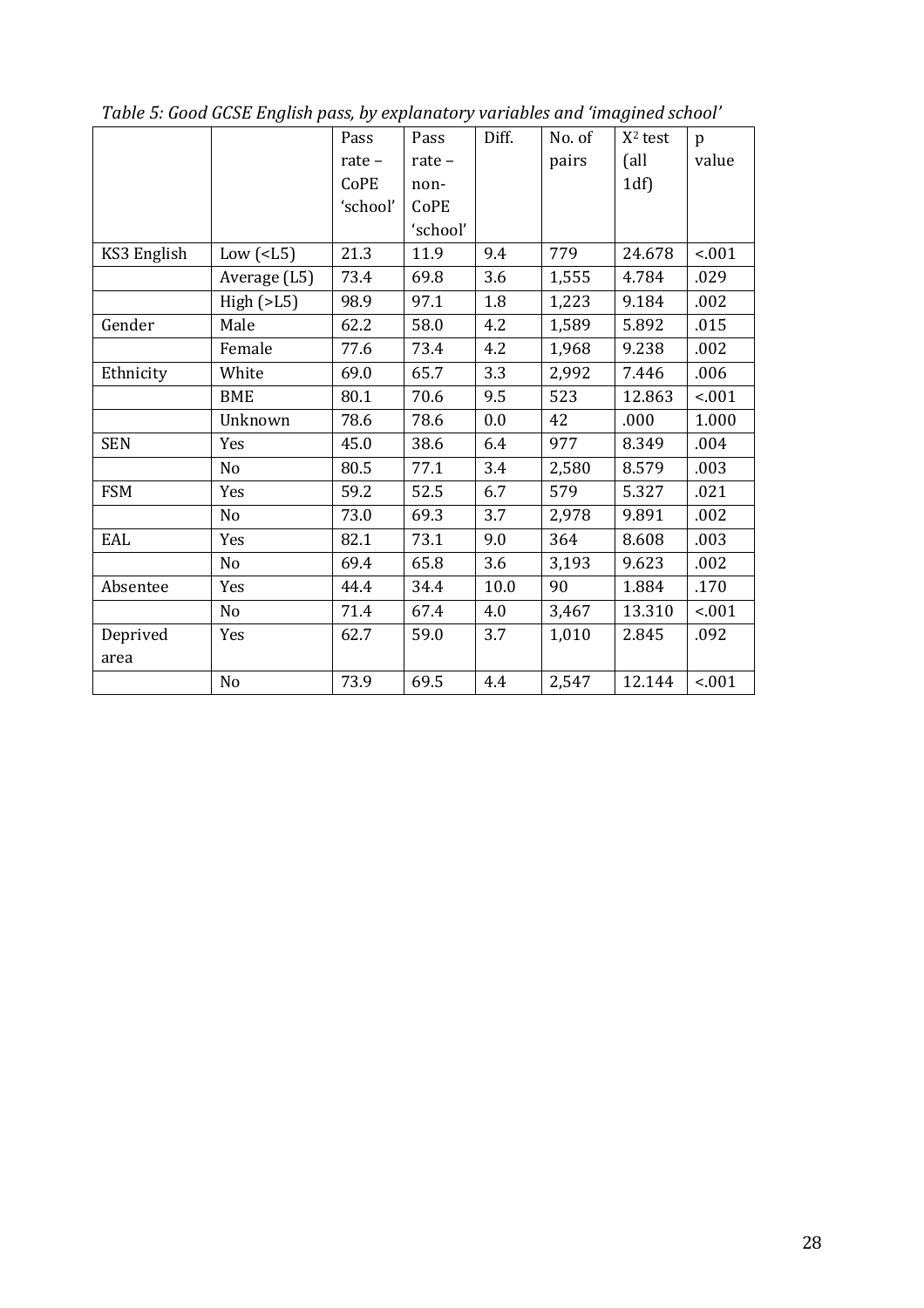|             |                | Pass     | Pass     | Diff. | No. of | $X2$ test | $\mathbf{p}$ |
|-------------|----------------|----------|----------|-------|--------|-----------|--------------|
|             |                | rate-    | rate-    |       | pairs  | (all      | value        |
|             |                | CoPE     | non-     |       |        | 1df       |              |
|             |                | 'school' | CoPE     |       |        |           |              |
|             |                |          | 'school' |       |        |           |              |
| KS3 English | Low $(L5)$     | 9.2      | 6.0      | 3.2   | 779    | 5.686     | .017         |
|             | Average (L5)   | 51.9     | 48.0     | 3.9   | 1,555  | 4.630     | .031         |
|             | High(>L5)      | 91.5     | 89.9     | 1.6   | 1,223  | 1.753     | .186         |
| KS3 maths   | Low $(L5)$     | 3.2      | 3.1      | 0.1   | 781    | .021      | .885         |
|             | Average (L5)   | 32.1     | 31.0     | 1.1   | 831    | .226      | .635         |
|             | High(>L5)      | 87.7     | 82.9     | 5.8   | 1,945  | 18.111    | < .001       |
| Gender      | Male           | 51.1     | 48.0     | 3.1   | 1,589  | 3.147     | .076         |
|             | Female         | 60.3     | 57.5     | 2.8   | 1,968  | 3.060     | .080         |
| Ethnicity   | White          | 54.4     | 51.9     | 2.5   | 2,992  | 3.775     | .052         |
|             | <b>BME</b>     | 65.6     | 60.8     | 4.6   | 523    | 2.569     | .109         |
|             | Unknown        | 64.3     | 54.8     | 9.5   | 42     | .791      | .374         |
| <b>SEN</b>  | Yes            | 27.1     | 24.9     | 2.2   | 977    | 1.287     | .257         |
|             | N <sub>o</sub> | 67.2     | 64.0     | 3.2   | 2,580  | 5.773     | .016         |
| <b>FSM</b>  | Yes            | 43.4     | 37.5     | 5.9   | 579    | 4.145     | .042         |
|             | N <sub>o</sub> | 58.7     | 56.3     | 2.4   | 2,978  | 3.366     | .067         |
| EAL         | Yes            | 69.8     | 61.8     | 8.0   | 364    | 5.133     | .023         |
|             | No             | 54.6     | 52.3     | 2.3   | 3,193  | 3.540     | .060         |
| Absentee    | Yes            | 23.3     | 17.8     | 5.5   | 90     | .851      | .356         |
|             | N <sub>o</sub> | 57.0     | 54.2     | 2.8   | 3,467  | 5.726     | .017         |
| Deprived    | Yes            | 47.1     | 45.0     | 2.1   | 1,010  | .879      | .349         |
| area        |                |          |          |       |        |           |              |
|             | No             | 59.8     | 56.5     | 3.3   | 2,547  | 5.556     | .018         |

*Table 6: Five good GCSE passes, by explanatory variables and 'imagined school'*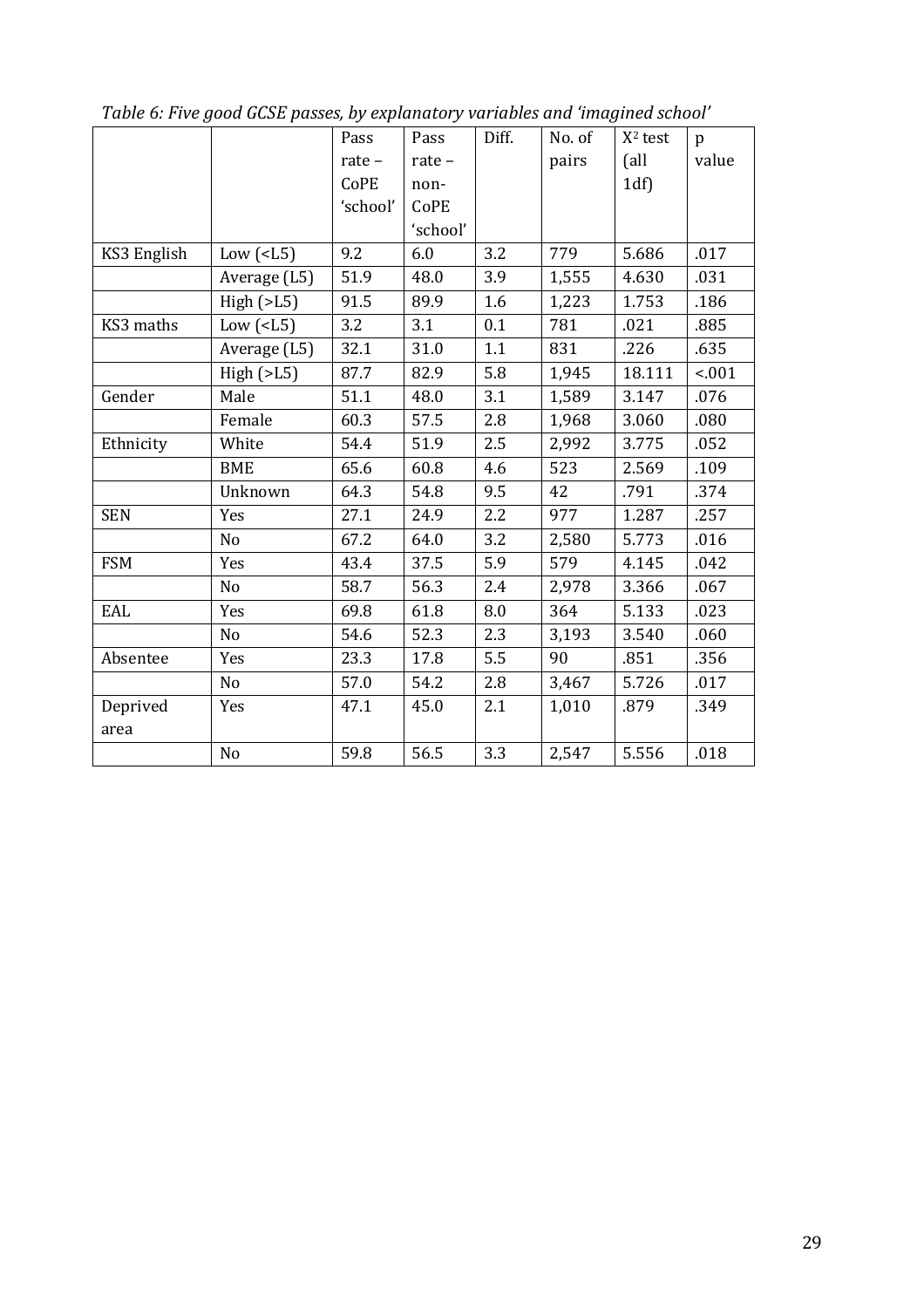## **Author biographies**

Neil Harrison is a senior lecturer in the Department of Education at the University of the West of England. His research interests include social justice, higher education policy, social class, geodemographics, student financial support and intercultural relations.

David James is Professor in the School of Social Sciences, Cardiff University, and Director of the ESRC Wales Doctoral Training Centre. His research covers curriculum, learning and assessment in schools, FE and HE and the relationship between educational policy/practice and social inequality.

Kathryn Last is a research fellow in the Department of Education at the University of the West of England. She specialises in qualitative methods and project evaluation across education, health and public services.

#### **Acknowledgement**

The study underpinning this paper was funded by ASDAN. There was no intervention from ASDAN in the research process other than providing a list of relevant schools from which those visited were chosen.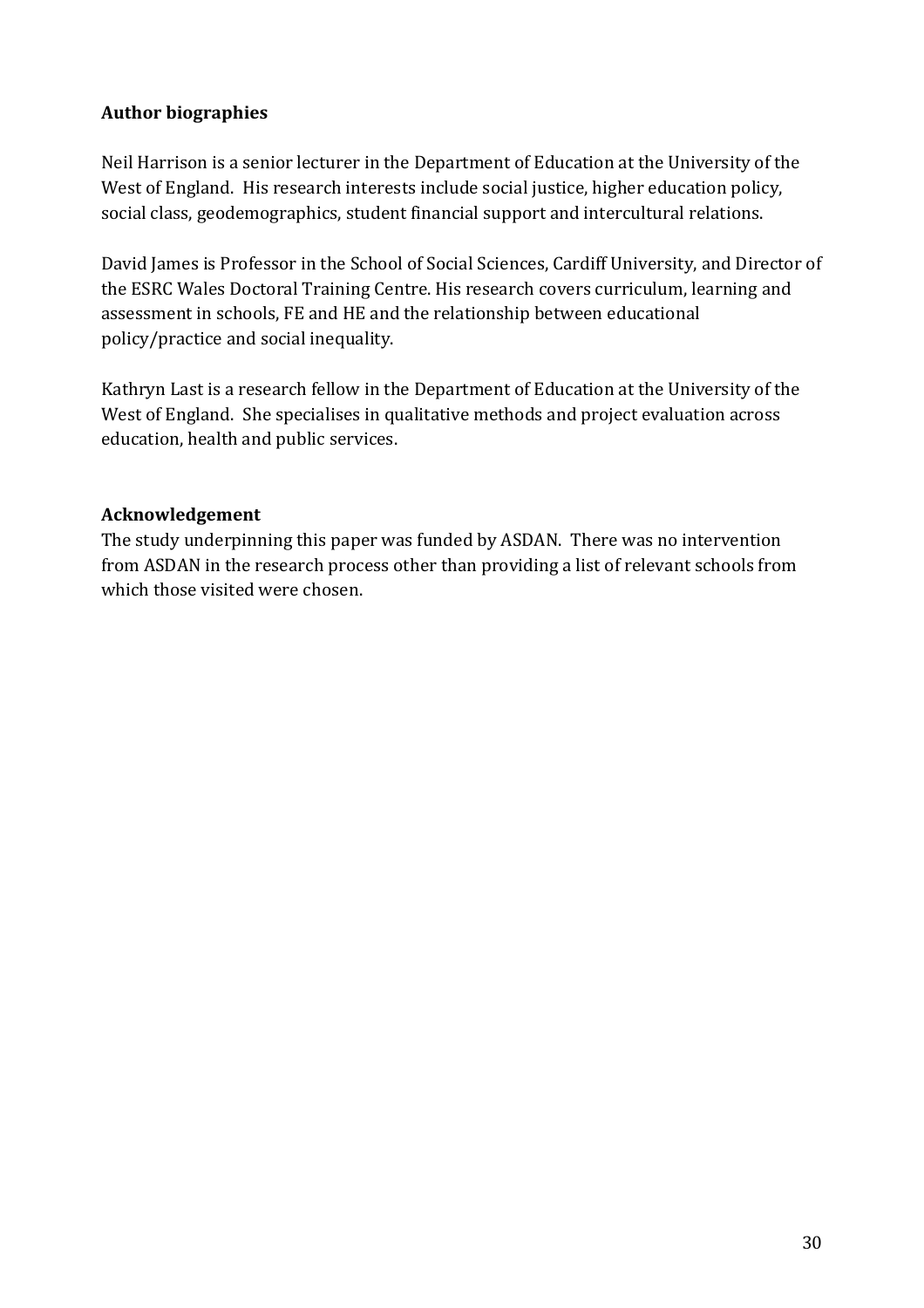#### References:

- Alexander, R. (2012) Moral panic, miracle cures and educational policy: what can we really learn from international comparison? *Scottish Educational Review*, 44(1), 4-21.
- Ball, S. (2008) *The education debate: policy and politics in the twenty-first century* (Bristol, Policy Press).
- Bertaux, D. (1981) *Biography and society: the life-history approach in the social sciences*  (London/Beverly Hills, Sage).
- Braun, A., Maguire, M. & Ball, S. (2010) Policy enactments in the UK secondary school: examining policy, practice and school positioning, *Journal of Education Policy*, 25 (4), 547-560.
- Brown, P., Lauder, H. & Ashton D. (2011) *The global auction (*Oxford: Oxford University Press).
- Coffield, F. & Williamson, B. (2011) *From exam factories to communities of discovery: the democratic route* (London, Institute of Education).
- Croll, P. (2009) Educational participation post-16: a longitudinal analysis of intentions and outcomes, *British Journal of Educational Studies,* 57(4), 400-416.

Crombie White, R. (1996) *Curriculum innovation* (Maidenhead, Open University Press).

- de Wall, A. (2009) *School improvement – or the 'equivalent'*. London: Civitas.
- Department for Communities and Local Government (2011) *The English Indices of Deprivation 2010* (London, DCLG).

Department for Education (2012) *Performance tables: only the highest quality qualifications to be included*, available online at www.gov.uk/government/news/performance-tables-only-the-highest-qualityqualifications-to-be-included, last accessed on 20th August 2013.

- Doyle, L. (2012) Conceptualising a transition: the case of vocational and academic learning in England, Scotland and the USA, *Research in Comparative and International Education* 7 (4), 446-464.
- Elliott, J. (2014) Lessons from abroad: whatever happened to pedagogy? *Comparative Education*, 50(1), 27-44.
- Feniger, Y. & Lefstein, A. (in press) How not to reason with PISA data: an ironic investigation, awaiting publication in *Journal of Education Policy* (doi: 10.1080/02680939.2014.892156)
- Fielding, M. & Moss, P. (2011) *Radical education and the common school* (London and New York, Routledge).
- Flyvbjerg, B. (2006) Five misunderstandings about case-study research, *Qualitative Inquiry*, 12 (2), 219-245.
- Garner, R. (2013) Bottom of the class: UK literacy and numeracy standards slip down international rankings, *The Independent*, 3rd December, available at www.independent.co.uk/news/education/education-news/going-backwards-ukliteracy-and-numeracy-standards-slip-down-international-rankings-8979588.html, last accessed 15th July 2014.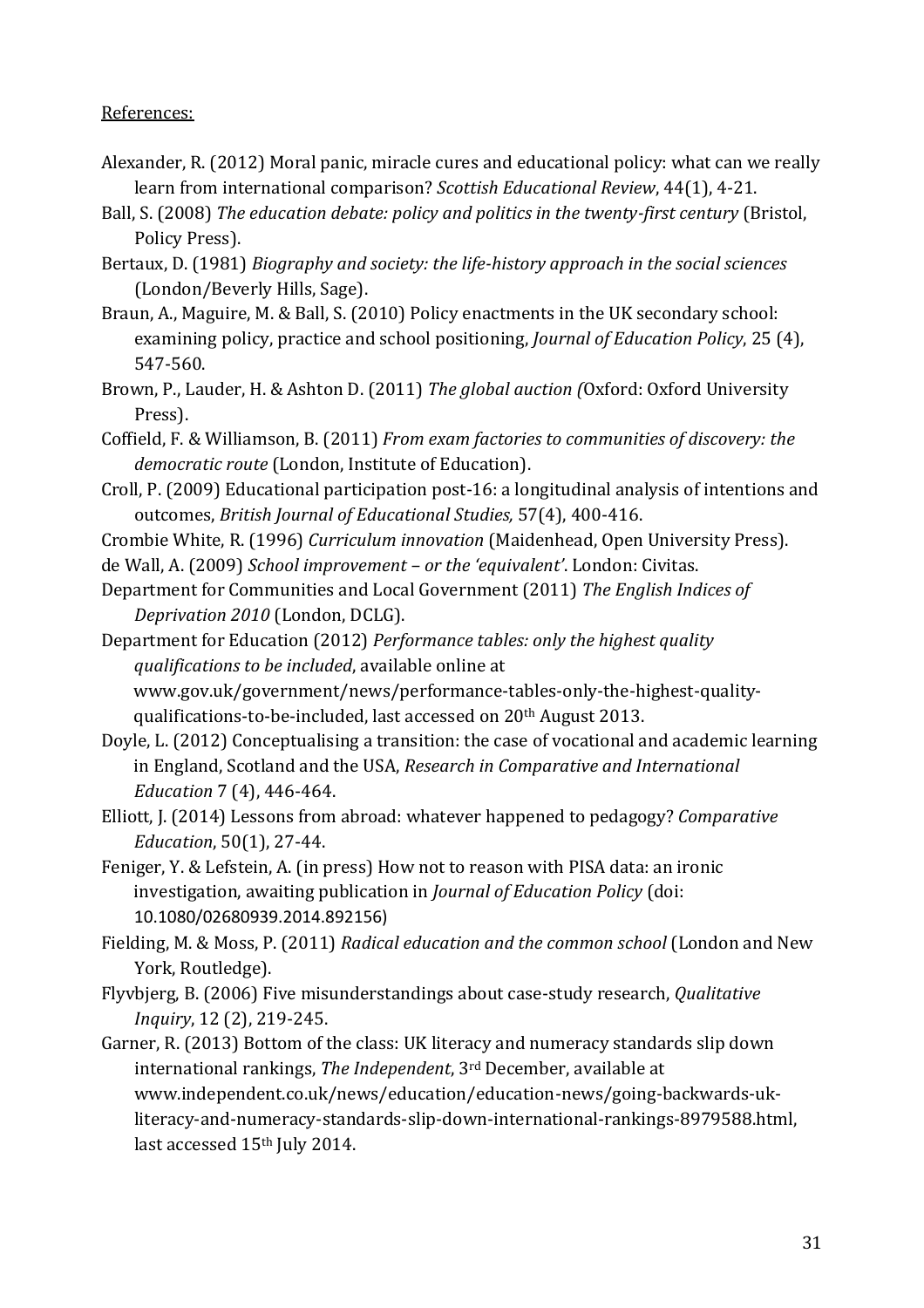- Golden, S., O'Donnell, L., Benton, T. & Rudd P. (2006) *Evaluation of Increased Flexibility for 14 to 16 Year Olds Programme: outcomes for the second cohort.* Slough: National Foundation for Educational Research.
- Goldstein, H. (2004) International comparisons of student attainment: some issues arising from the PISA study, *Assessment in Education: Principles, Policy and Practice,* 11 (3), 319-330.
- Gorard, S. (2004) Sceptical or clerical? Theory as a barrier to the combination of research methods. *Journal of Educational Enquiry*, 5(1), 1-21.
- Gorard, S. (2012) Who is eligible for free school meals? Characterising free school meals as a measure of disadvantage in England. *British Educational Research Journal*, 38(6), 1003-1017.
- Griffiths, M. (2012) Why joy in education is an issue for socially just policies, *Journal of Education Policy*, 27(5), 655-670.
- Hager, P. & Hodkinson, P. (2009) Moving beyond the metaphor of transfer of learning, *British Educational Research Journal*, 35(4), 619-638.
- Heath, A., Sullivan, A., Boliver, V. & Zimdars, A. (2013) Education under New Labour: 1997- 2010, *Oxford Review of Economic Policy*, 29(1), 227-247.
- Heck, R., Thomas, S. & Tabata, L. (2012) *Multilevel modeling of categorical outcomes using IBM SPSS* (New York/Hove, Routledge).
- Hodgson, A. & Spours, K. (2014) Middle attainers and 14-19 progression in England: halfserved by New Labour and now overlooked by the Coalition? *British Educational Research Journal*, 40(3), 467-482.
- Hox, J. (2010) *Multilevel analysis: techniques and applications* (2nd edition) (New York/Hove, Routledge).
- Hyland, T. & Johnson, S. (1998) Of cabbages and key skills: exploding the mythology of core transferable skills in post‐school education, *Journal of Further and Higher Education*, 22(2), 163-172.
- Institute of Education (2010) *Focus on results can make children do worse, study finds*, available online at www.ioe.ac.uk/newsEvents/43212.html, last accessed 20th August 2013.
- James, D. & Simmons, J. (2007) Alternative assessment for learner engagement in a climate of performativity: lessons from an English case study, *Assessment in Education: Principles, Policy & Practice*, 14(3), 353-371.
- Jerrim, J. (2011) England's "plummeting" PISA test scores between 2000 and 2009: Is the performance of our secondary school pupils really in relative decline? DoQSS Working Paper No. 11-09, available online at
	- www.ioe.ac.uk/Study\_Departments/J\_Jerrim\_qsswp1109.pdf, last accessed 15th March 2014.
- Jerrim, J. and Choi, A. (2014) The mathematics skills of school children: how does England compare to the high-performing East Asian jurisdictions? *Journal of Education Policy,*  29 (3), 349-376.
- Johnson, R.B. & Onwuegbuzie, A. (2004) Mixed methods research: a research paradigm whose time has come, *Educational Researcher*, 33(7), 14-26.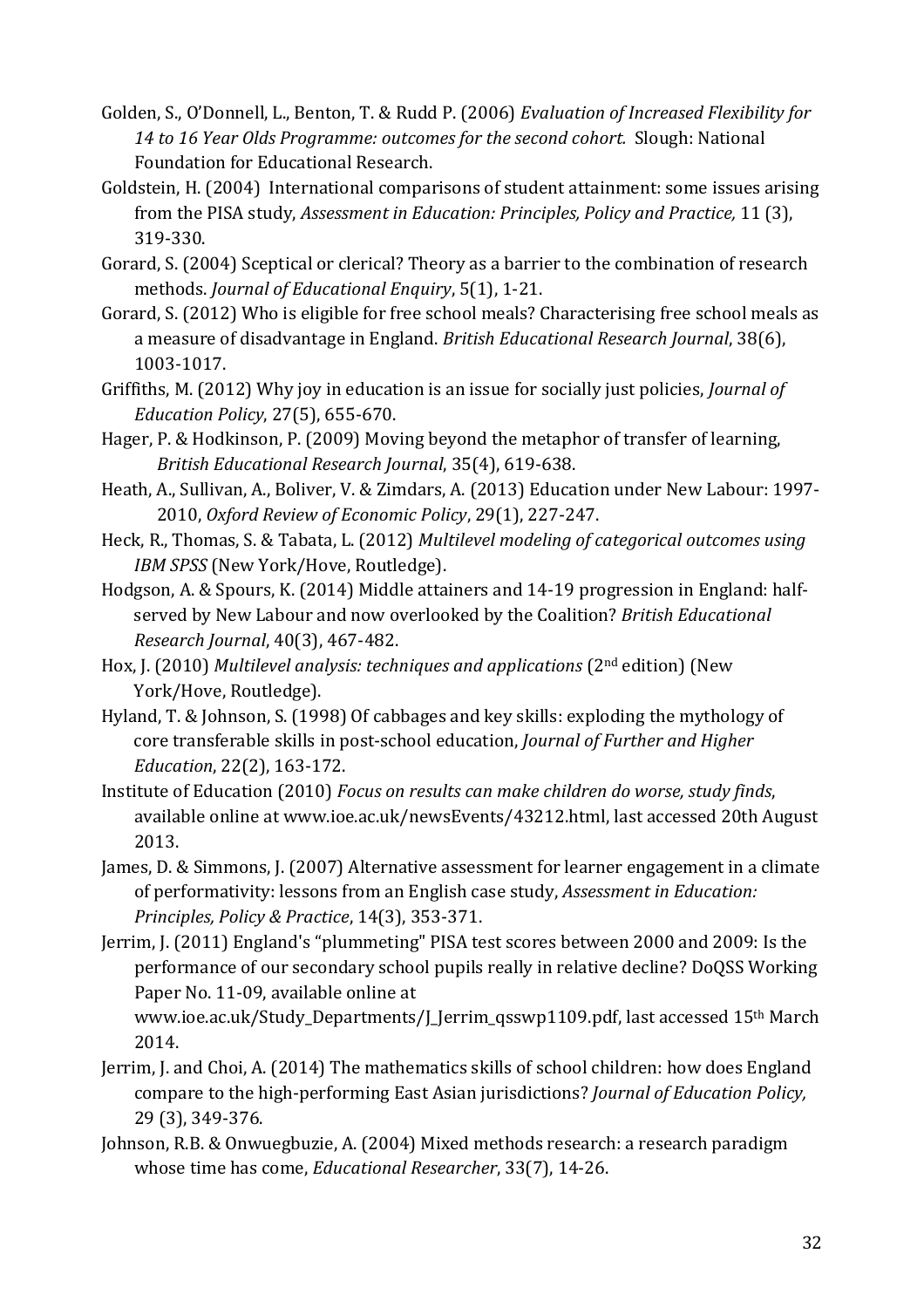- Ladson-Billings, G. (1995). Toward a theory of culturally relevant pedagogy, *American Education Research Journal*, 35(3), 465-491.
- Leech, N. & Onwuegbuzie, A. (2009) A typology of mixed methods research design, *Quality and Quantity*, 43(2), 265-275.
- Leitch, S. (2006) *Prosperity for all in the global economy: world class skills* (London, HM Treasury).
- Lupton, R. & Hempel-Jorgensen, A. (2012) The importance of teaching: pedagogical constraints and possibilities in working-class school, *Journal of Education Policy*, 27(5), 601-620.
- Pring, R., Hayward, G., Hodgson, A., Johnson, J., Keep, E., Oancea, A., Rees, G., Spours, K. & Wilde, S. (2009) *Education for all: the future of education and training for 14-19 year olds* (Abingdon, Routledge).
- Qualifications and Curriculum Authority (2007) *Personal, learning and thinking skills: supporting successful learners, confident individuals and responsible citizens* (London, QCA).
- Raphael Reed, L., Croudace, C., Harrison, N., Baxter, A. & Last, K. (2007) *A sociocultural study of educational engagement in Bristol South parliamentary constituency* (Bristol, UWE/HEFCE).
- Reay, D., Crozier, G. & James, D. (2011) *White middle class identities and urban schooling*  (Basingstoke/New York, Palgrave Macmillan).
- Sahlberg, P. (2007) Education policies for raising student learning: the Finnish approach. *Journal of Education Policy* 22 (2), 147-171.
- Shepherd, J. (2010) UK schools slip down world rankings, *The Guardian*, 7th December, available a[t www.theguardian.com/education/2010/dec/07/uk-schools-slip-world](http://www.theguardian.com/education/2010/dec/07/uk-schools-slip-world-rankings)[rankings,](http://www.theguardian.com/education/2010/dec/07/uk-schools-slip-world-rankings) last accessed 15<sup>th</sup> July 2014.
- Times Education Supplement (2013) *Is PISA fundamentally flawed?* Available at www.tes.co.uk/article.aspx?storycode=6344672, last accessed 15th March 2014.
- Tomlinson, M. (2004) *14-19 curriculum and qualifications reform – final report of the working group on 14-19 reform* (Annesley, DfES Publications).
- Torrance, H. (2009) Using assessment in education reform policy, practice and future possibilities, in: H. Daniels, H. Lauder & J. Porter (Eds) *Knowledge, values and educational policy – a critical perspective* (London/New York: Routledge), 218-236.
- Torrance, H. (2011) Qualitative research, science and government: evidence, criteria, policy and politics, in: N. Denzin & Y. Lincoln (Eds) *Handbook of qualitative research* (4th ed.) (Thousand Oaks, Sage), 569-580.
- Torrance, H. (2012) Triangulation, respondent validation, and democratic participation in mixed methods research, *Journal of Mixed Methods Research*, 6(2), 111–123.
- UK Parliament (2008) *Children, Schools and Families Committee – third report: testing and assessment* (London, The Stationery Office).
- UK Parliament (2011) *Education Committee fifth report: the English Baccalaureate* (London, The Stationery Office).
- Unwin, L. (2010) Learning and working from the MSC to New Labour: young people, skills and employment, *National Institute Economic Review,* 212, R49-R60.